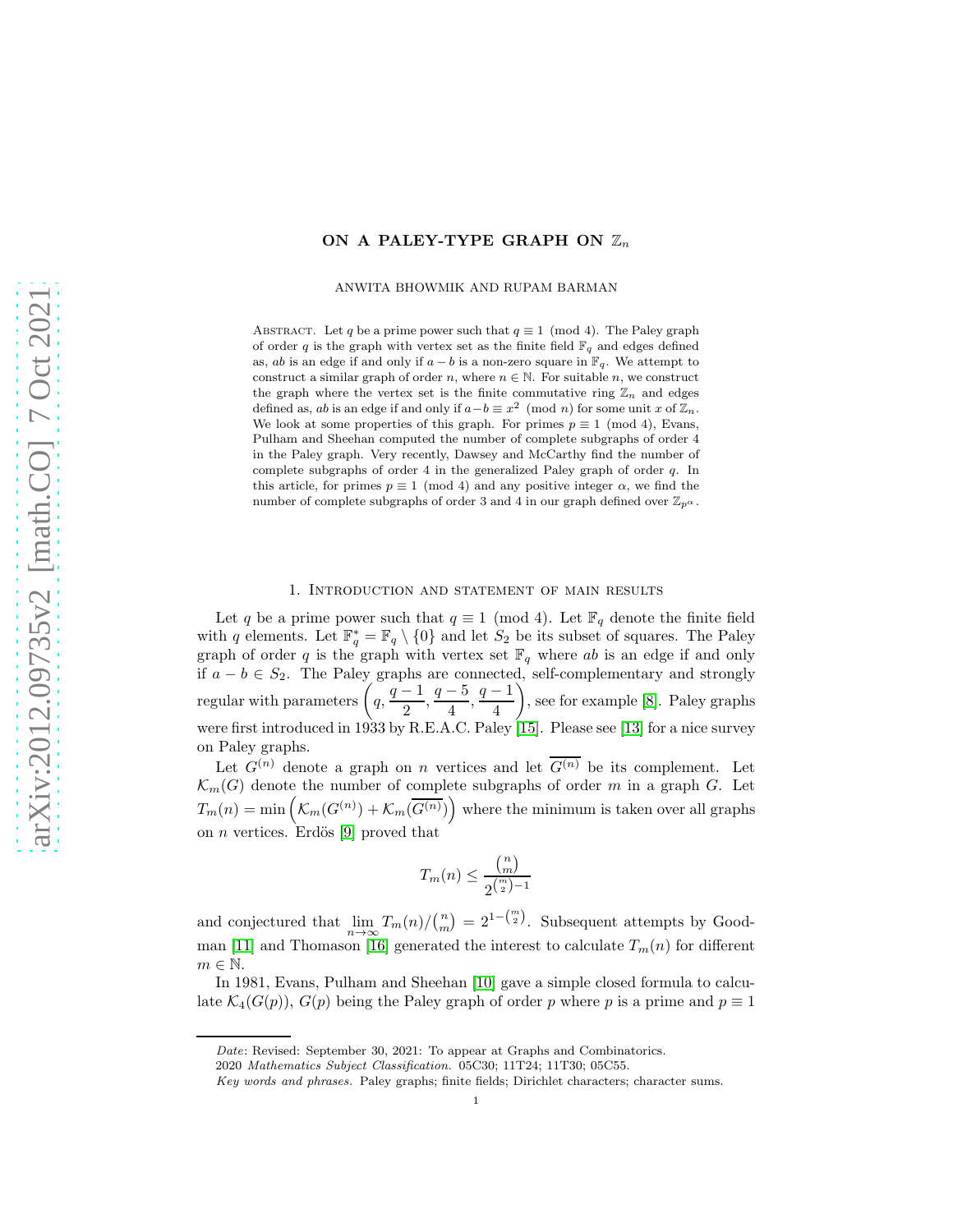(mod 4). Write  $p = a^2 + b^2$  where  $a, b \in \mathbb{Z}$ , and a is even. Then

$$
\mathcal{K}_4(G(p)) = \frac{p(p-1)((p-9)^2 - 4a^2)}{2^9 \times 3}.
$$

This work was extended by Atanasov et al. [\[5\]](#page-20-7) for a prime power  $q = p^n \equiv 1$ (mod 4) when  $p \equiv 1 \pmod{4}$ .

Some generalizations of Paley graphs have been studied too. Ananchuen and Caccetta [\[1,](#page-20-8) [2,](#page-20-9) [3\]](#page-20-10) studied some properties of the cubic and quadruple graphs. Let  $q = p^n$  with odd prime  $p, n \in \mathbb{N}$ . Let  $S_3 = \{x^3 : x \in \mathbb{F}_q^*\}$  and  $S_4 = \{x^4 : x \in \mathbb{F}_q^*\}$ . For  $q \equiv 1 \pmod{3}$ , the graph with vertex set  $\mathbb{F}_q$  and edges ab where  $a - b \in S_3$  is called the cubic Paley graph. For  $q \equiv 1 \pmod{8}$ , the graph with vertex set  $\mathbb{F}_q$  and edges ab where  $a - b \in S_4$  is called the quadruple Paley graph. In 2006, Lim and Praeger [\[14\]](#page-20-11) generalized further: let  $k(\in \mathbb{N}) \geq 2$  and q be a prime power such that  $q \equiv 1 \pmod{k}$  if q is even, or  $q \equiv 1 \pmod{2k}$  if q is odd; then the generalized Paley graph  $G_k(q)$  is the graph with vertex set  $\mathbb{F}_q$  where ab is an edge if  $a - b$  is a k-th power residue. In a very recent paper, Dawsey and McCarthy [\[7\]](#page-20-12) have computed the number of complete subgraphs of order four in Lim and Praeger's graph using finite field hypergeometric functions, which in turn, generalizes the results of Evans et al. for  $G_k(q)$ . Wage [\[17\]](#page-21-0) constructed three other generalizations. Let p be a prime and  $t \in \mathbb{F}_p$  be fixed. All the three graphs, denoted by  $G_t(p)$ ,  $G_t'(p)$  and  $H_t(p)$ , have  $\mathbb{F}_p$  as their vertex set. In  $G_t(p)$ , xy is an edge if  $x - ty$  and  $y - tx$  are quadratic residues mod p, and  $G_t'(p)$  has an edge xy if either  $x - ty$  or  $y - tx$  is a quadratic residue mod p. Finally, the directed graph  $H_t(p)$  has an edge  $x \to y$  if both x and  $x - ty$  are quadratic residues mod p.

A natural question that arises is what the analogue of a Paley graph can be if the vertex set has  $n$  vertices, in general, where  $n$  is a natural number. The property  $q \equiv 1 \pmod{4}$  for a Paley graph of order q ensures that  $-1$  is a quadratic residue in  $\mathbb{F}_q^*$ , so an edge is well-defined. Let  $\mathbb{Z}_n^*$  be the multiplicative group of units of the commutative ring  $\mathbb{Z}_n$ . As we will prove in Proposition [2.1,](#page-2-0) it turns out that  $-1$  is a square in  $\mathbb{Z}_n^*$  if and only if n takes the form  $n = 2^s p_1^{\alpha_1} \cdots p_k^{\alpha_k}$ , where the distinct primes  $p_i$  satisfy  $p_i \equiv 1 \pmod{4}$  for all  $i = 1, ..., k$ , and  $s = 0$  or 1, excluding the cases  $n = 1$  or  $n = 2$  where the graphs are empty and trivial respectively. We now define a Paley-type graph on the commutative ring  $\mathbb{Z}_n$ , which we will denote by  $G_n$ . The graph  $G_n$  is defined as the graph with vertex set  $\mathbb{Z}_n$  where ab is an edge if and only if  $a - b \equiv x^2 \pmod{n}$  for some  $x \in \mathbb{Z}_n^*$ . We look at some properties of this graph, especially those whose deductions involve similar approaches as done for the Paley graphs. In case of the Paley graph, character sums on  $\mathbb{F}_p^*$  involving the unique quadratic character were evaluated. Here we do the same using Dirichlet characters modulo n. Although the graph is defined for more general values of n as mentioned above, we restrict our attention to  $n = p^{\alpha}$ , where p is a prime such that  $p \equiv 1 \pmod{4}$  and  $\alpha \in \mathbb{N}$  so that  $\mathbb{Z}_n^*$  is cyclic which guarantees that a unique quadratic character exists. We also omit the cases where  $n$  is even since there cannot exist any complete subgraphs of order more than 2. In the following theorem, for primes  $p \equiv 1 \pmod{4}$  and any positive integer  $\alpha$ , we find the number of complete subgraphs of order 3 contained in the graph  $G_{p^{\alpha}}$ .

<span id="page-1-0"></span>**Theorem 1.1.** Let p be a prime such that  $p \equiv 1 \pmod{4}$ . For any positive integer  $\alpha$ , we have

$$
\mathcal{K}_3(G_{p^{\alpha}}) = \frac{p^{3\alpha - 2}(p-1)(p-5)}{48}.
$$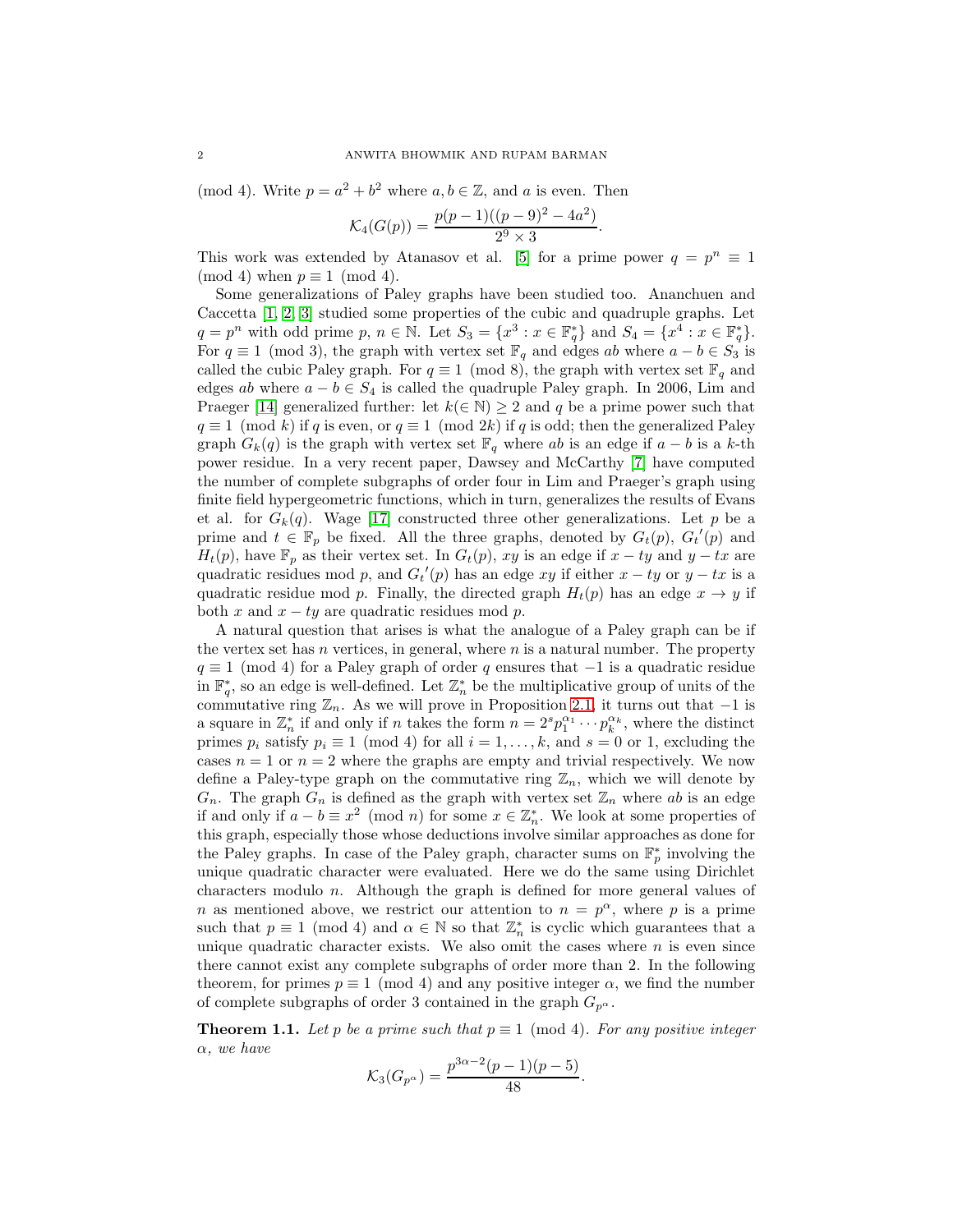In the following theorem, we find the number of complete subgraphs of order 4 contained in the graph  $G_{p^{\alpha}}$  for primes  $p \equiv 1 \pmod{4}$ .

<span id="page-2-1"></span>**Theorem 1.2.** Let p be a prime such that  $p \equiv 1 \pmod{4}$ , and let  $\alpha$  be a positive integer. Let  $\chi$  denote the unique quadratic Dirichlet character mod  $p^{\alpha}$  and let  $\psi$  be a Dirichlet character mod  $p^{\alpha}$  of order 4. Let  $J(\psi, \chi) = \sum$  $x\in\mathbb{Z}_{p^{\alpha}}$  $\psi(x)\chi(1-x)$  be the

Jacobi sum of  $\psi$  and  $\chi$ . Then

$$
\mathcal{K}_4(G_{p^{\alpha}}) = \frac{p^{2\alpha - 1}(p - 1)[p^{2\alpha - 2}\left\{(p - 9)^2 - 2p\right\} + J(\psi, \chi)^2 + \overline{J(\psi, \chi)^2}]}{1536}
$$

*Remark* 1.3. If we take  $\alpha = 1$ , then we can further simplify the Jacobi sum appearing in Theorem [1.2](#page-2-1) and obtain the result proved in [\[10\]](#page-20-6).

## 2. Preliminaries

We first find out the values of n for which the graph  $G_n$  is well-defined. We exclude the cases  $n = 1, 2$ .

<span id="page-2-0"></span>**Proposition 2.1.** Let  $n>2$  be an integer. There exists  $x \in \mathbb{Z}_n^*$  such that  $x^2 \equiv -1$ (mod *n*) if and only if  $n = 2^s p_1^{\alpha_1} \cdots p_k^{\alpha_k}$  where the distinct primes  $p_i \equiv 1 \pmod{4}$ for all  $i = 1, \ldots, k$  and  $s = 0$  or 1.

*Proof.* Let  $n = 2^s p_1^{\alpha_1} \cdots p_k^{\alpha_k}$  where  $p_i \equiv 1 \pmod{4}$  for all  $i = 1, ..., k$  and  $s = 0$  or 1. Then  $\mathbb{Z}_n^* \cong \mathbb{Z}_{p_1^{*1}}^* \times \cdots \times \mathbb{Z}_{p_k^{*k}}^*$  and each  $\mathbb{Z}_{p_i^{*i}}^*$  is cyclic of order  $p_i^{\alpha_i-1}(p_i-1)$ . Let  $a_i \pmod{p_i^{\alpha_i}}$  be an element of order 4 in  $\mathbb{Z}_{p_i^{\alpha_i}}^*$ . Then

 $(a_1 \pmod{p_1^{\alpha_1}}, \dots, a_k \pmod{p_k^{\alpha_k}})^2 = (-1 \pmod{p_1^{\alpha_1}}, \dots, -1 \pmod{p_k^{\alpha_k}})$ 

in  $\mathbb{Z}_{p_1^{\ast}}^* \times \cdots \times \mathbb{Z}_{p_k^{\ast_k}}^*$ . This gives an element  $x$  in  $\mathbb{Z}_n^*$  with the required property due to the isomorphism.

Conversely, let there exist some  $x \in \mathbb{Z}_n^*$  such that  $x^2 \equiv -1 \pmod{n}$ . If  $2^2$  divides n, then  $x^2 \equiv -1 \pmod{4}$  which is not possible. Therefore  $n = 2^s p_1^{\alpha_1} \cdots p_{k_s}^{\alpha_k}$  where  $s = 0$  or 1,  $k \ge 1$  and  $p_i$ 's are distinct primes other than 2. Again,  $x^2 \equiv -1$ (mod  $p_i$ ) implies that  $p_i \equiv 1 \pmod{4}$  for  $i = 1, 2, \ldots, k$ .

Our aim is to calculate the number of complete subgraphs in  $G_n$ , so we try to define an appropriate quadratic Dirichlet character analogous to the unique quadratic character on  $\mathbb{F}_p^*$  (p being a prime). We begin with the definition of a Dirichlet character. Let  $n \in \mathbb{Z}$ . A function  $\psi$  from  $\mathbb Z$  to  $\mathbb C$  is called a Dirichlet character modulo  $n$  if it has the following properties:

- $(1) \psi(1) = 1,$
- (2)  $\psi(ab) = \psi(a)\psi(b) \,\forall a, b \in \mathbb{Z}$ ,
- (3)  $\psi(a) = \psi(b)$  if  $a \equiv b \pmod{n}$ ,
- (4)  $\psi(a) = 0$  if  $gcd(a, n) > 1$ .

For  $n \in \mathbb{N}$ , let  $\varepsilon$  be the trivial character mod n, which is defined as

$$
\varepsilon(x) = \begin{cases} 1, & \text{if } \gcd(x, n) = 1; \\ 0, & \text{otherwise.} \end{cases}
$$

Let  $\psi$  be a character mod n. For  $a \in \mathbb{Z}$ , we define  $\overline{\psi}(a) := \overline{\psi(a)}$  which becomes a Dirichlet character mod  $n$ . The set of Dirichlet characters mod  $n$  forms a group

.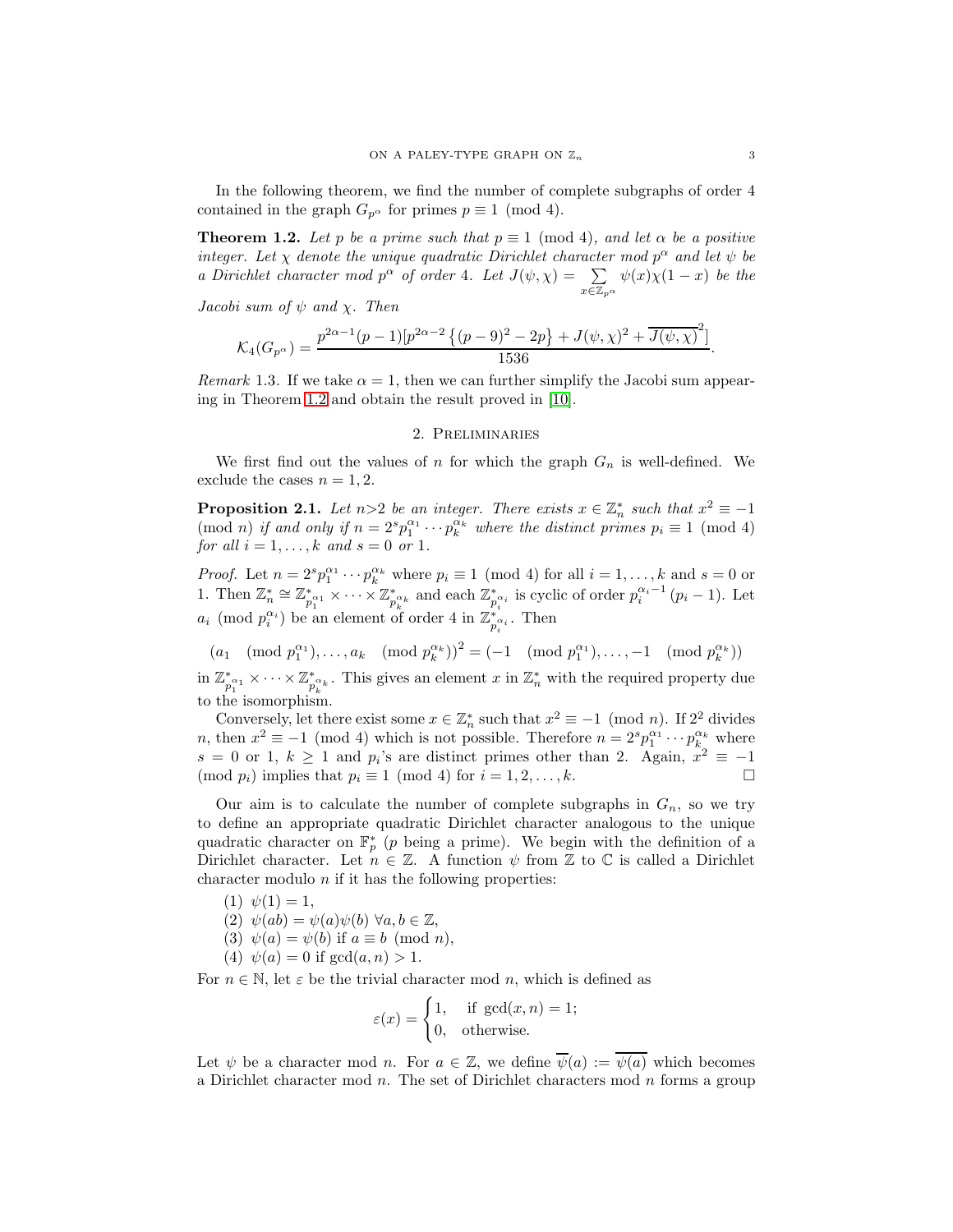under multiplication defined as  $\psi \lambda(a) := \psi(a)\lambda(a)$  for  $a \in \mathbb{Z}$ , where  $\psi$  and  $\lambda$  are two Dirichlet characters mod n. We also have  $\psi \psi = \varepsilon$  and  $\sum$  $x\in\mathbb{Z}_n$  $\psi(x) = 0$  if  $\psi \neq \varepsilon$ .

We are looking for a character  $\psi$  such that

<span id="page-3-0"></span> $\psi(x) = 1$  if and only if  $x \equiv a^2 \pmod{n}$  for some  $a \in \mathbb{Z}_n^*$  $(2.1)$ 

We define three possible candidates for such a character. Let  $a \in \mathbb{Z}_n^*$ .

- $\chi_1(a) := \left(\frac{a}{n}\right)$ . This is the Jacobi symbol which is a Dirichlet character modulo n.
- For suitable *n* when  $a^{\frac{\phi(n)}{2}} \equiv \pm 1 \pmod{n}$ , we may define  $\chi_2(a) := a^{\frac{\phi(n)}{2}}$  $(mod n).$
- $\chi_3(a) := \begin{cases} 1, & \text{if } x^2 \equiv a \pmod{n} \text{ has a solution;} \\ 1, & \text{otherwise.} \end{cases}$ −1, otherwise.

**Proposition 2.2.** Let  $k \geq 2$  be an integer. Let  $n = 2^s p_1^{\alpha_1} \cdots p_k^{\alpha_k}$  where  $p_i$ 's are distinct primes satisfying  $p_i \equiv 1 \pmod{4}$  for all  $i = 1, ..., k$  and  $s = 0$  or 1. Then,  $\chi_1$  does not satisfy the condition [\(2.1\)](#page-3-0).

*Proof.* Here,  $n = 2^s p_1^{\alpha_1} \cdots p_k^{\alpha_k}$  where  $k \ge 2$ ,  $p_i \equiv 1 \pmod{4}$  for all  $i = 1, 2, \ldots, k$ and  $s = 0$  or 1. Then for  $a \in \mathbb{Z}_n^*$ ,  $\chi_1(a) = \left(\frac{a}{n}\right)$  $=\left(\frac{a}{a}\right)$  $p_1$  $\int^{\alpha_1}$  ( a  $p<sub>2</sub>$  $a_1 \cdots \left( \frac{a_1}{a_1} \right)$ pk  $\bigwedge^{\alpha_k}$ where  $\left(\frac{1}{1}\right)$ is the Legendre symbol corresponding to the prime p. Let  $R(p)$  and

p  $NR(p)$  denote the set of quadratic residues modulo p and the set of quadratic nonresidues modulo p respectively. For  $1 \leq i \leq k$ , let  $\alpha_i = 2\beta_i + \gamma_i$ , where  $0 \leq \gamma_i \leq 1$ . It is enough to find  $a \in \mathbb{Z}_n^*$  such that  $\left( \frac{a}{a} \right)$ pi  $= -1$  for some  $i \in \{1, 2, ..., k\}$ but  $\left(\frac{a}{a}\right)$  $\overline{p}_1$  $\bigwedge^{\gamma_1}$  ( a  $\overline{p}_2$  $\bigcap^{\gamma_2} \cdots \bigg(\frac{a}{\cdot}\bigg)$ pk  $\int_{0}^{\gamma_k}$  = 1. If some  $\alpha_i$  is even then then we choose

 $b \in NR(p_i);$  then the system of equations

 $x \equiv b \pmod{p_i}$  and  $x \equiv 1 \pmod{p_j}$   $\forall j = 1, \ldots, k, j \neq i$ 

has a solution which gives the desired  $a \in \mathbb{Z}_n^*$ . So let us assume that all  $\alpha_i$ 's are odd. Then

$$
\chi_1(a) = \left(\frac{a}{n}\right) = \left(\frac{a}{p_1}\right)\left(\frac{a}{p_2}\right)\cdots\left(\frac{a}{p_k}\right).
$$

We choose  $b \in NR(p_1)$  and  $c \in NR(p_2)$ , then the system of equations

$$
x \equiv b \pmod{p_1}
$$
,  $x \equiv c \pmod{p_2}$  and  $x \equiv 1 \pmod{p_j}$   $\forall j \neq 1, 2$ 

has a solution which gives the desired  $a \in \mathbb{Z}_n^*$ 

**Proposition 2.3.** Let n be a positive integer. Then,  $\chi_2 = \varepsilon$  whenever  $\mathbb{Z}_n^*$  is not cyclic and consequently does not satisfy the condition [\(2.1\)](#page-3-0).

*Proof.* First, we note that  $\chi_2$  is a character on  $\mathbb{Z}_n^*$ . This is because  $\left(a^{\frac{\phi(n)}{2}}\right)^2 = 1$ for all  $a \in \mathbb{Z}_n^*$ , so  $a^{\frac{\phi(n)}{2}}$  can be one of the t elements modulo n whose square is 1, say  $h_1, h_2, \ldots, h_t$ . Let  $\chi_2(a) = h_i, \chi_2(b) = h_j$ . Then  $\chi_2(ab) = h_i h_j$ , so  $\chi_2$  is a character on  $\mathbb{Z}_n^*$ .

If  $\mathbb{Z}_n^*$  is not cyclic, then n can be one of the following forms:

$$
n^* \qquad \qquad \Box
$$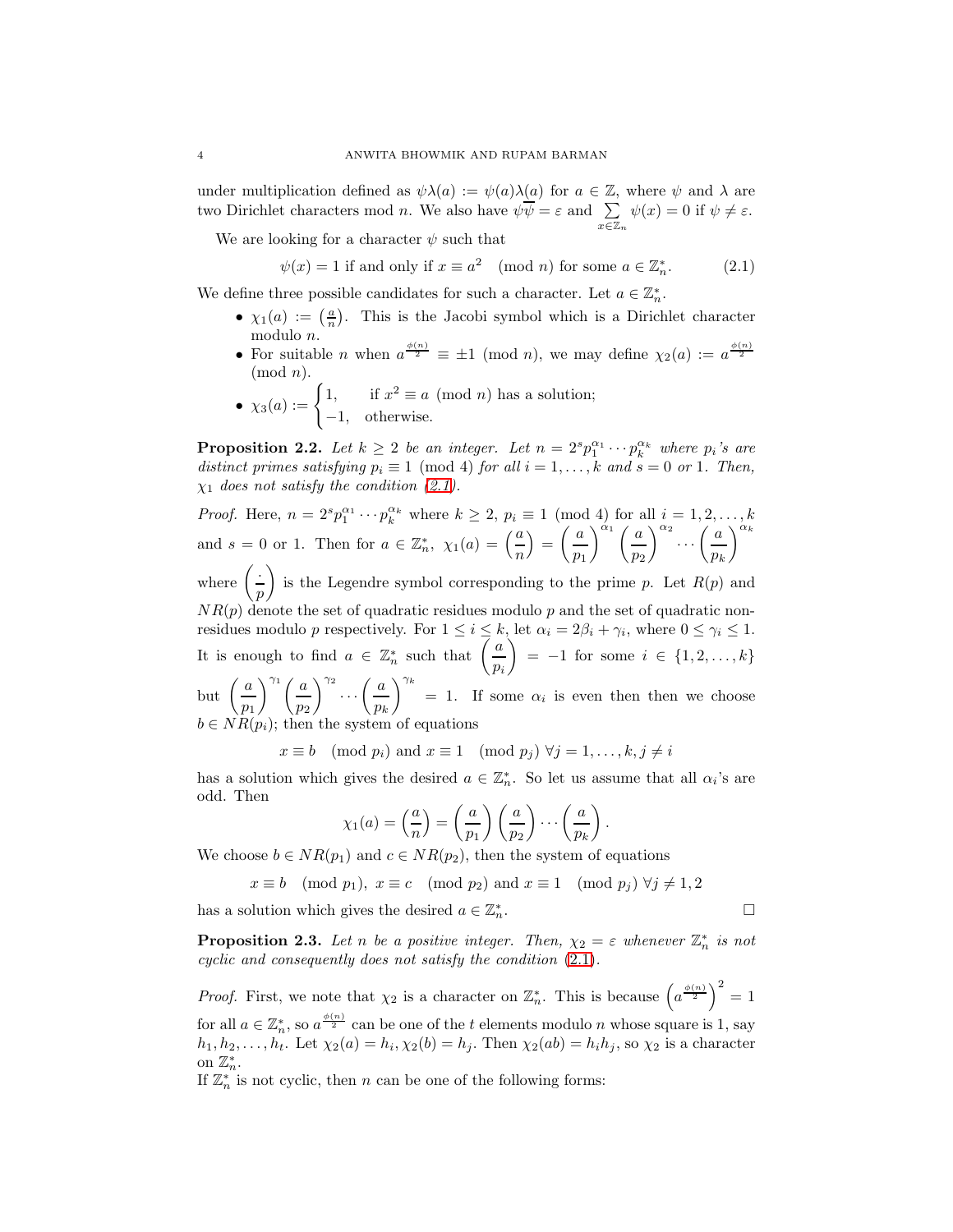- (1)  $n = 2^{\alpha} (\alpha \ge 3)$ : In this case,  $\mathbb{Z}_{2^{\alpha}}^{*}$  has order  $2^{\alpha-1}$ . But it is not cyclic, so any element raised to the power  $2^{\alpha-2}$  is 1. Hence,  $\chi_2 = \varepsilon$ .
- (2)  $n = 2^{\alpha} p_1^{\alpha_1} p_2^{\alpha_2} \cdots p_k^{\alpha_k} (\alpha \geq 2, k \geq 1, \alpha_i \geq 1 \forall i, p_i$ 's are distinct odd primes): We first consider that  $\alpha = 2$ . We know that  $\mathbb{Z}_{2^2}^*$  is cyclic of order 2. Let  $x, a_1, a_2, \ldots, a_k$  be generators of  $\mathbb{Z}_{2^2}^*, \mathbb{Z}_{p_1^{*}_{1}}^*, \mathbb{Z}_{p_2^{*}_{2}}^*, \ldots, \mathbb{Z}_{p_k^{*}_{k}}^*$  respectively. Then, the order of the element  $(x, a_1, \ldots, a_k)$  is equal to

$$
\operatorname{lcm}\nolimits \{2, p_1^{\alpha_1 - 1}(p_1 - 1), \dots, p_k^{\alpha_k - 1}(p_k - 1)\}\n \le p_1^{\alpha_1 - 1}(p_1 - 1) \cdots p_k^{\alpha_k - 1}(p_k - 1) = \frac{\phi(n)}{2}
$$

So  $a^{\frac{\phi(n)}{2}} = 1$  for all  $a \in \mathbb{Z}_n^*$ . Hence,  $\chi_2 = \varepsilon$ . If  $\alpha \geq 3$ , then  $\mathbb{Z}_{2^\alpha}^*$  is not cyclic, and hence  $\frac{2^{\alpha-1}}{2}$  $\frac{1}{2}$  is the maximum order of an element. Therefore, the order of an element in  $\mathbb{Z}_{2^{\alpha}}^* \times \mathbb{Z}_{p_1^{*_{\alpha_1}}}^* \times \cdots \times \mathbb{Z}_{p_k^{*_{\alpha_k}}}^*$  is atmost  $2^{\alpha-2}p_1^{\alpha_1-1}(p_1-p_2)$ 

.

 $1) \cdots p_k^{\alpha_k-1}(p_k-1)$  which is equal to  $\frac{\phi(n)}{2}$ . This gives  $\chi_2 = \varepsilon$ .

- (3)  $n = 2p_1^{\alpha_1}p_2^{\alpha_2} \cdots p_k^{\alpha_k}$   $(k \ge 2, \alpha_i \ge 1 \forall i, p_i$ 's are distinct odd primes): Following similarly as shown in the previous cases, we find that  $\chi_2 = \varepsilon$ .
- (4)  $n = p_1^{\alpha_1} p_2^{\alpha_2} \cdots p_k^{\alpha_k} (k \geq 2, \alpha_i \geq 1 \forall i, p_i$ 's are distinct odd primes): In this case also, it follows that  $\chi_2 = \varepsilon$ , and the proof goes along similar lines.

This completes the proof of the proposition.

<span id="page-4-0"></span>**Proposition 2.4.** If  $\mathbb{Z}_n^*$  is not cyclic, then there exist  $a, b \in \mathbb{Z}_n^*$  such that  $a, b, ab$ are all non-squares.

*Proof.* Since  $\mathbb{Z}_n^*$  is not cyclic, so n can be one of the following forms:

- (1) *n* is a power of a prime: In this case, we have  $n = 2^{\alpha}$  where  $\alpha \geq 3$ . Let  $a = 3$  and  $b = 5$ . From [\[12,](#page-20-13) Proposition 4.2.2, p. 45] we find that a and ab are non-squares in  $\mathbb{Z}_{2^{\alpha}}^{*}$ . Again, from [\[12,](#page-20-13) Theorem 2', p. 43] we see that  $\mathbb{Z}_{2^{\alpha}}^{*} = \{(-1)^{x}5^{y} \mid x = 0, 1 \text{ and } 0 \leq y \leq 2^{\alpha-2}\}\$  which implies that 5 cannot be a square in  $\mathbb{Z}_{2^{\alpha}}^{*}$ . Consequently,  $a = 3$ ,  $b = 5$  and  $ab = 15$  are all non-squares in  $\mathbb{Z}_{2^{\alpha}}^{*}$ .
- (2)  $n$  is divided by atleast two distinct primes: Let R and NR be the subsets of  $\mathbb{Z}_n^*$  of squares and non-squares, respectively. Let  $x \in NR$ . It is enough to show that  $\exists y \in NR$  such that  $xy \in NR$ . Suppose that there does not exist any such y. Then,  $\{xy : y \in NR\} \subseteq R$  which yields  $\phi(n) \leq 2|R|$ . In each of the cases below, we prove that  $\phi(n) \nleq 2|R|$ .
	- $\bullet$  2 is a factor of n: We have the following two cases.
		- (i)  $n = 2^{\alpha} p_1^{\alpha_1} \cdots p_k^{\alpha_k}, k \ge 1, \alpha \ge 2, p_i$ 's are distinct odd primes: In this case,

,

$$
|R| = \frac{\phi(n)}{2 \times h \times 2^k}
$$

where  $h = 1$  or 2. Hence,  $\phi(n) \nleq 2|R|$ .

- (ii)  $n = 2p_1^{\alpha_1}p_2^{\alpha_2} \cdots p_k^{\alpha_k}, k \ge 2, p_i$ 's are distinct odd primes: In this case  $|R| = \frac{\phi(n)}{2^k}$  $\frac{\sqrt{n}}{2^k}$ , and hence  $\phi(n) \nleq 2|R|.$
- 2 is not a factor of *n*: In this case, we have  $n = p_1^{\alpha_1} p_2^{\alpha_2} \cdots p_k^{\alpha_k}$ , where  $k \geq 2$  and  $p_i$ 's are distinct odd primes. We find that  $|R| = \frac{\phi(n)}{2k}$  $\frac{1}{2^k}$ , and hence  $\phi(n) \nleq 2|R|$ .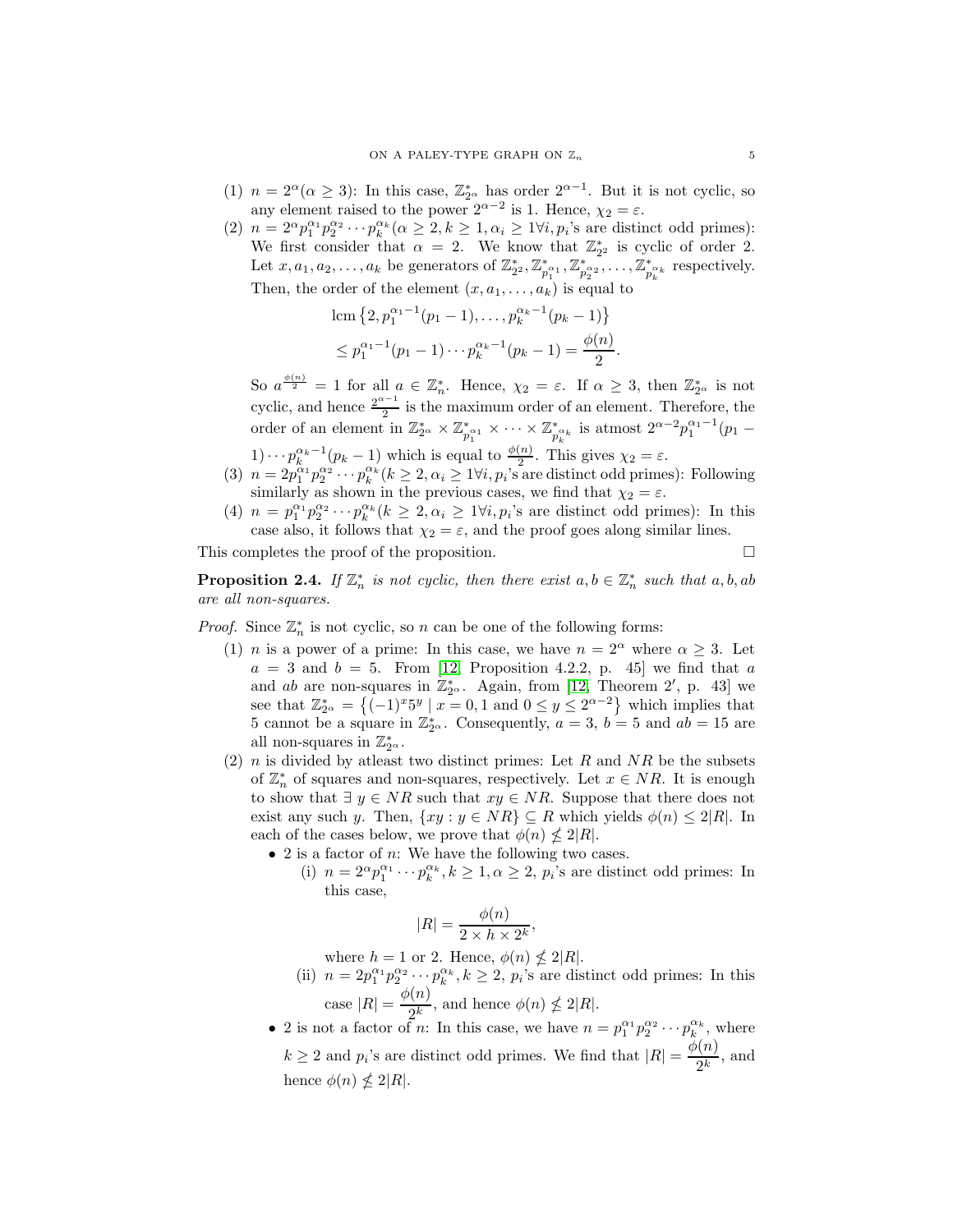This completes the proof of the proposition.  $\Box$ 

Corollary 2.5. From Proposition [2.4,](#page-4-0) it follows that  $\chi_3$  cannot be a character unless  $\mathbb{Z}_n^*$  is cyclic.

The above propositions suggest to take  $\chi_3$  as the desired quadratic character and consequently take *n* such that  $\mathbb{Z}_n^*$  is cyclic, in order that  $\chi_3$  be defined. Note that  $\chi_2 = \chi_3$  when  $\mathbb{Z}_n^*$  is cyclic.

Now we evaluate some character sums which shall be required later on to prove the main results. If  $n = p^{\alpha}$  where the prime p satisfies  $p \equiv 1 \pmod{4}$ , we denote by  $\chi$  the unique character mod n of order 2. It is easy to see that  $\chi(-1) = 1$  so an edge in the graph  $G_n$  is well-defined.

<span id="page-5-0"></span>**Lemma 2.6.** We have  $\binom{\phi(n)/2}{i}p^i \equiv 0 \pmod{p^{\alpha}}$  where  $n = p^{\alpha}, 1 \le i \le \alpha - 1$ .

*Proof.* Enough to show  $p^{\alpha-i} \mid \binom{p^{\alpha-1} \left(\frac{p-1}{2}\right)}{p}$  $\binom{\frac{p-1}{2}}{i}$  for  $1 \leq i \leq \alpha - 1$ . We have

$$
\begin{aligned}\n\binom{p^{\alpha-1}(\frac{p-1}{2})}{i} &= \frac{p^{\alpha-1}(\frac{p-1}{2})(p^{\alpha-1}(\frac{p-1}{2})-1)\cdots(p^{\alpha-1}(\frac{p-1}{2})-i+1)}{i!} \\
&= \frac{p^{\alpha-i}p^{i-1}(\frac{p-1}{2})(p^{\alpha-1}(\frac{p-1}{2})-1)\cdots(p^{\alpha-1}(\frac{p-1}{2})-i+1)}{i!}\n\end{aligned}
$$

For an integer x, let  $v_p(x)$  be the highest power of p dividing x and  $\sigma_p(x)$  be the sum of digits of base-p representation of x. By Legendre's formula,  $v_p(i!) = \sum_{k=1}^{\infty}$  $\lfloor \frac{i}{p^k} \rfloor$  from which it follows that  $v_p(i!) = \frac{i - \sigma_p(i)}{p - 1}$ . If possible let  $p^i | i!$ . Then,  $v_p(i!) \geq i$ , that is  $\frac{i - \sigma_p(i)}{1}$  $\frac{p - o_p(i)}{p - 1} \ge i$ , which is not possible. This completes the proof of the lemma.  $\Box$ 

<span id="page-5-3"></span>**Lemma 2.7.** Let  $n = p^{\alpha}$ , where  $\alpha \ge 1$  and  $p \equiv 1 \pmod{4}$ , and let  $\chi$  be the unique character mod n of order 2. Let  $x \in \mathbb{Z}_n$ . Then we have  $\chi(x) = \chi(x + pk)$  for any integer k.

*Proof.* Let  $x \in \mathbb{Z}_n$  and let k be any integer. If  $x \notin \mathbb{Z}_n^*$  then we have  $\chi(x) =$  $\chi(x+pk) = 0$ , and hence we obtain the required result. So, let  $x \in \mathbb{Z}_n^*$ . Then the result follows from the binomial expansion of  $(x+p)^{\frac{\phi(n)}{2}}$  and Lemma [2.6.](#page-5-0)

<span id="page-5-2"></span>**Lemma 2.8.** Let  $n = p^{\alpha}$ , where  $\alpha \ge 1$  and  $p \equiv 1 \pmod{4}$ . Let  $\chi$  be the unique character mod n of order 2. Then, for  $a \in \mathbb{Z}_n^*$ , we have  $\sum$  $x\overline{\in}\mathbb{Z}_{n}^{*}$  $\chi(x^2 - a) = -(1 +$ 

$$
\chi(a))p^{\alpha-1}.
$$

*Proof.* For  $x \in \mathbb{Z}_n^*$ , let  $x^{-1}$  denote the multiplicative inverse of x in  $\mathbb{Z}_n^*$ . We have

<span id="page-5-1"></span>
$$
\sum_{x \in \mathbb{Z}_n^*} \chi(x^2 - a) = 2 \sum_{\substack{x \in \mathbb{Z}_n^* \\ x \text{ is a square}}} \chi(x - a)
$$
\n
$$
= \sum_{x \in \mathbb{Z}_n^*} \chi(x - a)(1 + \chi(x))
$$
\n
$$
= \sum_{x \in \mathbb{Z}_n^*} \chi(x - a) + \sum_{x \in \mathbb{Z}_n^*} \chi(x(x - a)). \tag{2.2}
$$

.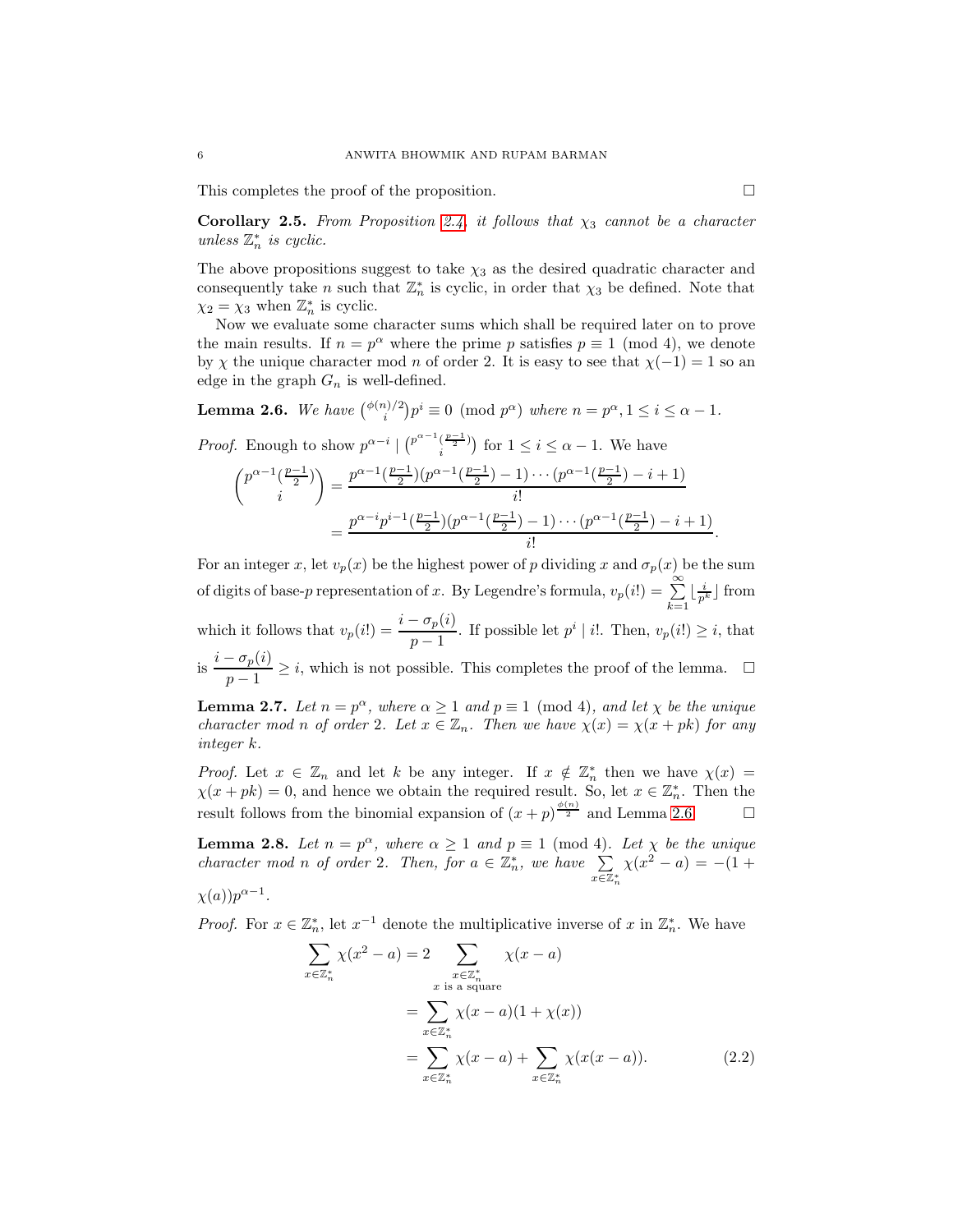Now,

$$
\sum_{x \in \mathbb{Z}_n^*} \chi(x - a) = \sum_{\substack{x \in \mathbb{Z}_n^* \\ x - a \in \mathbb{Z}_n^*}} \chi(x - a)
$$
\n
$$
= \sum_{x - a \in \mathbb{Z}_n^*} \chi(x - a) - \sum_{\substack{x - a \in \mathbb{Z}_n^* \\ x \notin \mathbb{Z}_n^*}} \chi(x - a)
$$
\n
$$
= - \sum_{\substack{x - a \in \mathbb{Z}_n^* \\ p | x}} \chi(x - a)
$$
\n
$$
= - \chi(a) p^{\alpha - 1}
$$
\n(2.3)

and

$$
\sum_{x \in \mathbb{Z}_n^*} \chi(x(x-a)) = \sum_{x \in \mathbb{Z}_n^*} \chi(x(x-a)x^{-2})
$$
  
\n
$$
= \sum_{x \in \mathbb{Z}_n^*} \chi(1 - ax^{-1})
$$
  
\n
$$
= \sum_{x \in \mathbb{Z}_n^*} \chi(1 - ax)
$$
  
\n
$$
= \chi(a) \sum_{x \in \mathbb{Z}_n^*} \chi(a^{-1} - x)
$$
  
\n
$$
= \chi(a) \left[ \sum_{x \in \mathbb{Z}_n} \chi(a^{-1} - x) - \sum_{x \in \mathbb{Z}_n} \chi(a^{-1} - x) \right]
$$
  
\n
$$
= -p^{\alpha - 1}.
$$
\n(2.4)

Combining  $(2.2)$ ,  $(2.3)$  and  $(2.4)$  we obtain the required result.

<span id="page-6-2"></span><span id="page-6-1"></span><span id="page-6-0"></span>

<span id="page-6-3"></span>**Lemma 2.9.** Let  $n = p^{\alpha}$ , where  $\alpha \ge 1$  and  $p \equiv 1 \pmod{4}$ . Let  $\chi$  be the unique character mod n of order 2. We have

$$
|\{x \in \mathbb{Z}_{p^{\alpha}} : p \nmid x, 1 - x^2; \chi(1 - x^2) = 1\}| = \frac{p^{\alpha - 1}(p - 5)}{2}.
$$

Proof. We have

$$
|\{x \in \mathbb{Z}_{p^{\alpha}} : p \nmid x, 1 - x^2; \chi(1 - x^2) = 1\}|
$$
\n
$$
= \sum_{\substack{x \in \mathbb{Z}_{p^{\alpha}} \\ p \nmid x, 1 - x^2}} \frac{1 + \chi(1 - x^2)}{2} = \frac{1}{2} \sum_{\substack{x \in \mathbb{Z}_{p^{\alpha}} \\ p \nmid x, 1 - x^2}} 1 + \frac{1}{2} \sum_{\substack{x \in \mathbb{Z}_{p^{\alpha}} \\ p \nmid x, 1 - x^2}} \chi(1 - x^2). \tag{2.5}
$$

Since  $p \nmid x$ , let  $x = pm + k$  where  $0 < k < p$  and  $m \in \mathbb{Z}$ . If p divides  $x^2 - 1$ , then p divides  $k^2 - 1 = (k-1)(k+1)$  which yields  $k = 1$  or  $p - 1$ . Hence the number of  $x \in \mathbb{Z}_{p^{\alpha}}$  such that  $p \nmid x$  but  $p \mid x^2 - 1$  is equal to  $2p^{\alpha-1}$ . Now,

$$
\sum_{\substack{x \in \mathbb{Z}_{p^{\alpha}} \\ p \nmid x, 1 - x^2}} 1 = |\{x \in \mathbb{Z}_{p^{\alpha}} : p \nmid x\}| - |\{x \in \mathbb{Z}_{p^{\alpha}} : p \nmid x, p \mid (1 - x^2)\}|
$$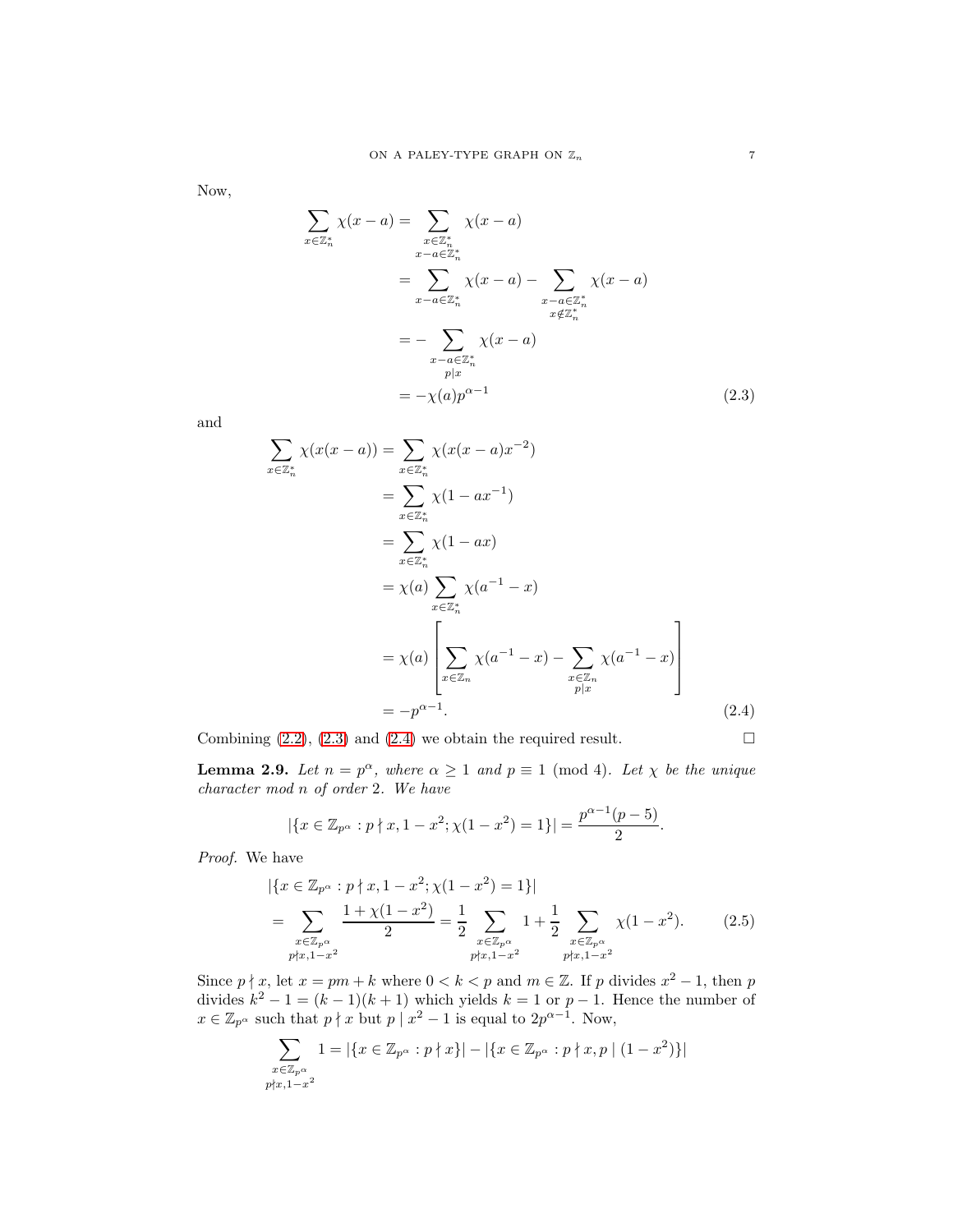$$
= \phi(p^{\alpha}) - 2p^{\alpha - 1}
$$

$$
= p^{\alpha - 1}(p - 3).
$$

Using this and employing Lemma [2.8](#page-5-2) with  $a = 1$ , [\(2.5\)](#page-6-2) yields the required result.  $\square$ 

<span id="page-7-4"></span>**Lemma 2.10.** Let  $n = p^{\alpha}$ , where  $\alpha \ge 1$  and  $p \equiv 1 \pmod{4}$ . Let  $\chi$  be the unique character mod n of order 2. For  $a, b \in \mathbb{Z}_n$ , we have

$$
\sum_{x \in \mathbb{Z}_n} \chi((x-a)(x-b)) = \begin{cases} p^{\alpha-1}(p-1), & \text{if } p \mid a, p \mid b; \\ -p^{\alpha-1}, & \text{if } p \mid a, p \nmid b; \\ -p^{\alpha-1}, & \text{if } p \nmid a, p \nmid b, p \nmid 1 - ba^{-1}; \\ p^{\alpha-1}(p-1), & \text{if } p \nmid a, p \nmid b, p \mid 1 - ba^{-1}. \end{cases}
$$

Proof. We consider each of the four cases as given in the statement of the lemma. Let R and NR be the subsets of  $\mathbb{Z}_n^*$  of squares and non-squares, respectively. Case 1: Let  $p \mid a$  and  $p \mid b$ . Then

$$
\sum_{x \in \mathbb{Z}_n} \chi((x-a)(x-b)) = \sum_{x \in R} 1 + \sum_{x \in NR} 1 = \phi(n) = p^{\alpha-1}(p-1).
$$

Case 2: Let  $p \mid a$  and  $p \nmid b$ . Then

$$
\sum_{x \in \mathbb{Z}_n} \chi((x-a)(x-b)) = \sum_{x \in R} \chi(x-b) - \sum_{x \in NR} \chi(x-b)
$$

$$
= 2 \sum_{x \in R} \chi(x-b) - \sum_{x \in \mathbb{Z}_n^*} \chi(x-b).
$$
(2.6)

We find that

<span id="page-7-1"></span>
$$
2\sum_{x \in R} \chi(x - b) = \sum_{x \in \mathbb{Z}_n^*} \chi(x^2 - b) = -(1 + \chi(b))p^{\alpha - 1}
$$
 (2.7)

and

<span id="page-7-2"></span><span id="page-7-0"></span>
$$
\sum_{x \in \mathbb{Z}_n^*} \chi(x - b) = -\sum_{p|x} \chi(x - b) = -\chi(b)p^{\alpha - 1}.
$$
 (2.8)

Combining  $(2.6)$ ,  $(2.7)$  and  $(2.8)$  we obtain the result. Case 3: Let  $p \nmid a$  and  $p \nmid b$ . Then

<span id="page-7-3"></span>
$$
\sum_{x \in \mathbb{Z}_n} \chi((x-a)(x-b)) = \sum_{x \in \mathbb{Z}_n} \chi((ax-a)(ax-b))
$$
  
= 
$$
\sum_{x \in \mathbb{Z}_n} \chi((x-1)(x-ba^{-1}))
$$
  
= 
$$
\sum_{y \in \mathbb{Z}_n^*} \chi(y)\chi(y+1-ba^{-1}).
$$
 (2.9)

The last equality is obtained by using the substitution  $x - 1 = y$ . If  $p | 1 - ba^{-1}$ then [\(2.9\)](#page-7-3) becomes

$$
\sum_{y \in \mathbb{Z}_n^*} \chi(y)\chi(y+1-ba^{-1}) = \sum_{y \in \mathbb{Z}_n^*} 1 = \phi(n) = p^{\alpha-1}(p-1),\tag{2.10}
$$

and if  $p \nmid 1 - ba^{-1}$  then using the substitution  $c = 1 - ba^{-1}$  we have in [\(2.9\)](#page-7-3),

$$
\sum_{y \in \mathbb{Z}_n^*} \chi(y)\chi(y+1-ba^{-1}) = \sum_{y \in \mathbb{Z}_n^*} \chi(1+cy^{-1})
$$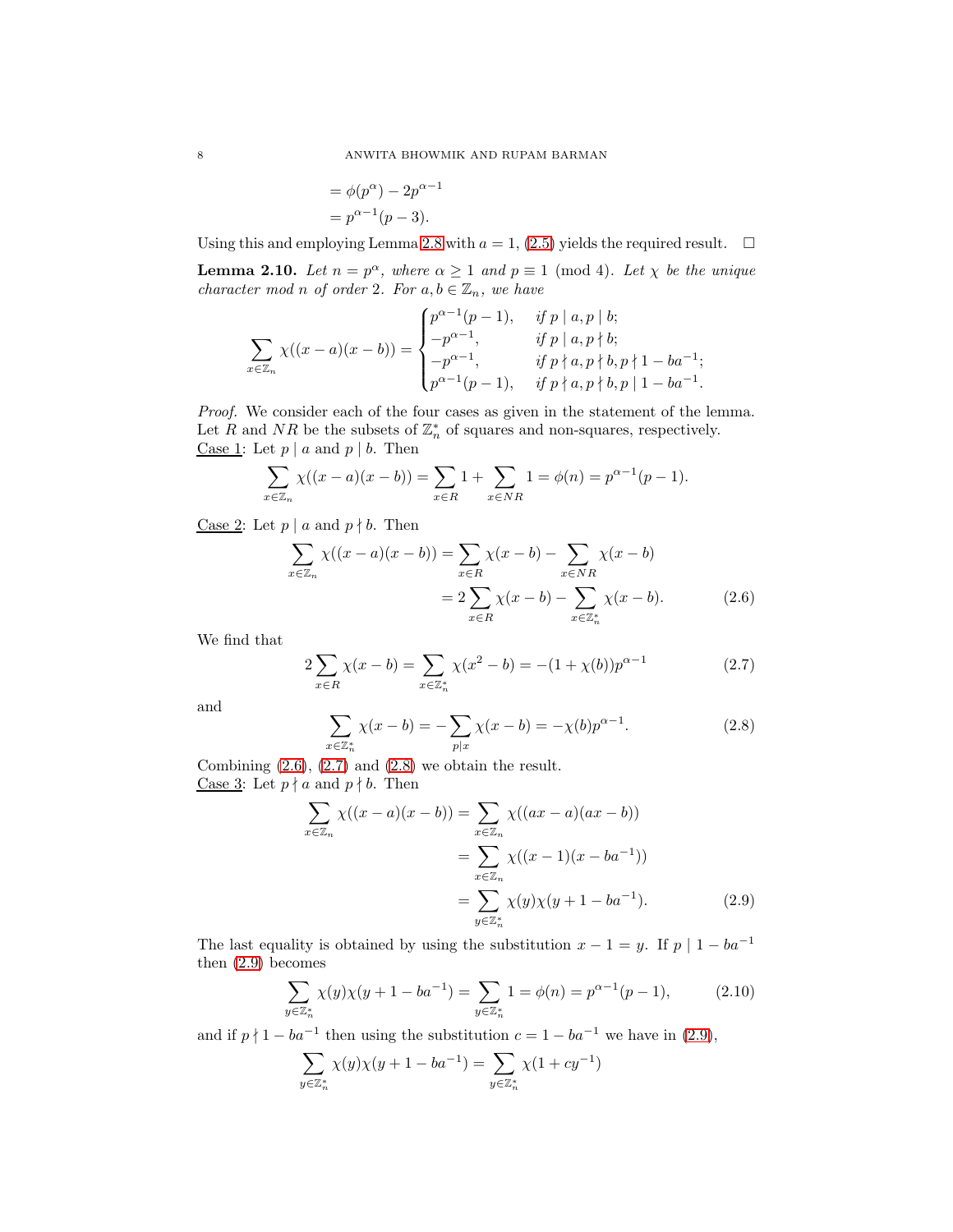$$
= \sum_{y \in \mathbb{Z}_n^*} \chi(1 + cy)
$$
  
=  $\chi(c) \sum_{y \in \mathbb{Z}_n^*} \chi(c^{-1} + y)$   
=  $\chi(c) \left[ -\sum_{p \mid y} \chi(c^{-1} + y) \right]$   
=  $-p^{\alpha - 1}$ .

This completes the proof of the lemma.

3. SOME BASIC PROPERTIES OF  $G_n$ 

In this section we look at some properties of the graph  $G_n$ . We have seen that the graph is well-defined for  $n = 2^s p_1^{\alpha_1} \cdots p_k^{\alpha_k}$ , where the distinct primes  $p_i \equiv 1$ (mod 4) for all  $i = 1, ..., k$  and  $s = 0$  or 1. So we consider these forms of n.

A graph is said to be regular if each vertex has the same degree, that is, each vertex is adjacent to the same number of vertices. Like the Paley graph, we see that  $G_n$  is also regular.

<span id="page-8-0"></span>**Proposition 3.1.** Let  $n = 2^s p_1^{\alpha_1} \dots p_k^{\alpha_k}$ , where the distinct primes  $p_i \equiv 1 \pmod{4}$ for all  $i = 1, ..., k$  and  $s = 0$  or 1. Then  $G_n$  is regular of degree equal to  $\frac{\phi(n)}{2^k}$ .

*Proof.* Let R be the subset of  $\mathbb{Z}_n^*$  of squares. Clearly,  $G_n$  is regular of degree equal to |R|. Let  $a_1, \ldots, a_t$  be the distinct elements in  $\mathbb{Z}_n^*$  whose squares are equal to 1. Then  $|R| = \frac{\phi(n)}{l}$  $\frac{u}{t}$ . We now find the number of solutions of  $x^2 \equiv 1 \pmod{n}$ . This is equivalent to finding the solutions of

$$
x^2 \equiv 1 \pmod{2^s}, \ x^2 \equiv 1 \pmod{p_1^{\alpha_1}}, \ \ldots, \ x^2 \equiv 1 \pmod{p_k^{\alpha_k}}.
$$

If  $s = 1$  then  $x^2 \equiv 1 \pmod{2^s}$  has 1 solution, and  $x^2 \equiv 1 \pmod{p_1^{\alpha_1}}, \ldots, x^2 \equiv 1$ (mod  $p_k^{\alpha_k}$ ) have two solutions each. So t must be equal to  $2^k$ . Therefore,  $|R|$  =  $\phi(n)$  $\frac{\mathcal{O}(h)}{2^k}$ . This completes the proof of the result.

A graph is said to be self-complementary if there exists a graph isomorphism from the graph to its complement. In the following, we prove that  $G_n$  is not selfcomplementary unless  $n$  is a prime.

**Proposition 3.2.** Let  $n = 2^s p_1^{\alpha_1} \cdots p_k^{\alpha_k}$ , where the distinct primes  $p_i \equiv 1 \pmod{4}$ for all  $i = 1, ..., k$  and  $s = 0$  or 1. Then  $G_n$  is not self-complementary unless n is a prime.

*Proof.* The graph  $G_n$  has  $n \frac{\phi(n)}{2k}$  $2^k$  $\frac{2^{n}}{2}$  number of edges. But we know that a selfcomplementary graph must have  $\frac{n(n-1)}{4}$  number of edges. So, if  $G_n$  is self $n \frac{\phi(n)}{2k}$ 

complementary, we must have  $2^k$  $\frac{2^k}{2^2} = \frac{n(n-1)}{4}$  $\frac{1}{4}$  which gives  $\phi(n) = (n-1)2^{k-1}$ , which is not possible except for the case  $k = 1, s = 0, \alpha_1 = 1$ . This completes the proof of the proposition.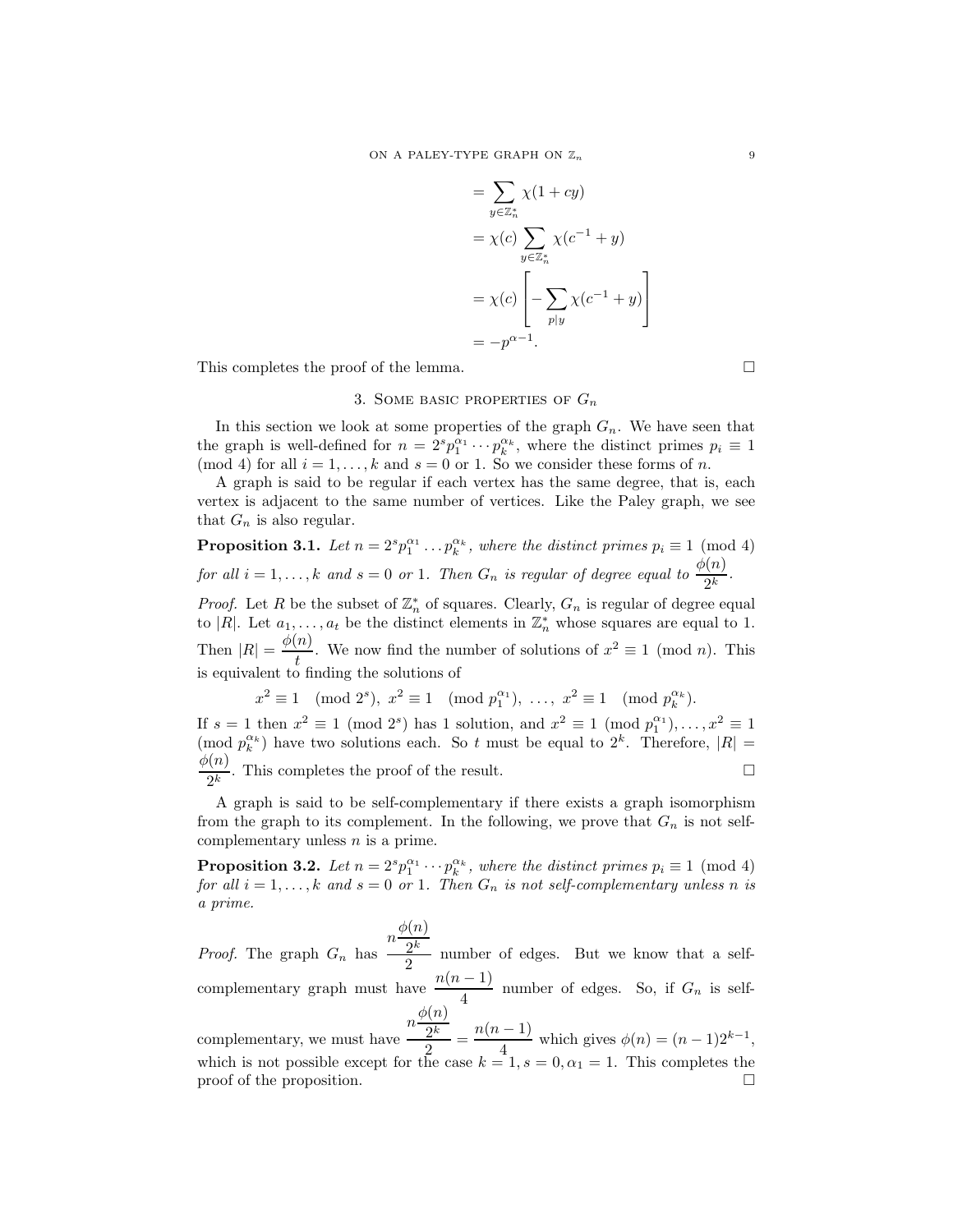**Proposition 3.3.** Let  $n = 2^s p_1^{\alpha_1} \cdots p_k^{\alpha_k}$ , where the distinct primes  $p_i \equiv 1 \pmod{4}$ for all  $i = 1, ..., k$  and  $s = 0$  or 1. Then  $G_n$  is not a complete graph.

*Proof.* A necessary condition that  $G_n$  is a complete graph is  $x - y$  is a square in  $\mathbb{Z}_n^*$ for all distinct  $x, y \in \mathbb{Z}_n$ . This implies that  $\{x - y : x, y \in \mathbb{Z}_n, x \neq y\} \subseteq R$ , where R is the subset of  $\mathbb{Z}_n^*$  of squares. Hence,  $n-1 \leq \frac{\phi(n)}{2^k}$  $\frac{1}{2^k}$ , which is not possible. Thus  $G_n$  is not complete.

**Proposition 3.4.** Let  $n = 2^s p_1^{\alpha_1} \cdots p_k^{\alpha_k}$ , where the distinct primes  $p_i \equiv 1 \pmod{4}$ for all  $i = 1, \ldots, k$  and  $s = 0$  or 1. Then the graph  $G_n$  is connected.

*Proof.* Let  $x < y$  be two distinct vertices of the graph. Let  $(i, j)$  denote the edge between two vertices i and j. Then the edges  $(x, x+1), (x+1, x+2), \ldots, (y-1, y)$ form a path between x and y. Hence,  $G_n$  is connected.  $\square$ 

Since 1 is always a quadratic residue modulo  $n$ ,  $G_n$  always contains a spanning cycle. In the following proposition we check when the graph is a cycle.

**Proposition 3.5.** Let  $n = 2^s p_1^{\alpha_1} \cdots p_k^{\alpha_k}$ , where the distinct primes  $p_i \equiv 1 \pmod{4}$ for all  $i = 1, ..., k$  and  $s = 0$  or 1. Then  $G_n$  is a cycle if and only if  $n = 5$  or 10.

*Proof.* We observe that  $G_n$  is a cycle if and only if 1 and  $-1$  are the only squares modulo *n*. Let the graph be a cycle. If  $n \neq 5, 10$ , then  $n > 10$  and  $3 \in \mathbb{Z}_n^*$ , which means that 9 is a square in  $\mathbb{Z}_n^*$  which is neither 1 nor -1. This completes the proof of the proposition.

A graph is called vertex-transitive if given any two vertices in the graph, there is a graph isomorphism from one of the vertices to the other.

<span id="page-9-0"></span>**Proposition 3.6.** Let  $n = 2^s p_1^{\alpha_1} \cdots p_k^{\alpha_k}$ , where the distinct primes  $p_i \equiv 1 \pmod{4}$ for all  $i = 1, ..., k$  and  $s = 0$  or 1. Then  $G_n$  is a vertex-transitive graph.

*Proof.* Let  $a, b \in \mathbb{Z}_n^*$  and  $a$  is a square modulo  $n$ . Then for  $x \in \mathbb{Z}_n^*$ ,  $x \mapsto ax + b$  is a graph isomorphism on  $G_n$ . Using this isomorphism and taking appropriate values of a and b we see that  $G_n$  becomes vertex-transitive.

Let  $G = (V, E)$  be a graph. If  ${G_i}_{i \in I}$  is a family of edge-disjoint subgraphs of a graph G such that  $E(G) = \bigcup_{i \in I} E(G_i)$ , we write  $G = \bigoplus_{i \in I} G_i$ . In this case if  $G_i \cong H$  for every  $i \in I$ , then we write  $G = \bigoplus_{i \in I} H$ . We follow the notation given in [\[4,](#page-20-14) p. 2855]. Since our main focus shall be on  $G_n$  for the case  $n = p^{\alpha}$  where p is an odd prime,  $p \equiv 1 \pmod{4}$  and  $\alpha \geq 1$ , we prove the following result about the structure of the graph  $G_n$ .

**Proposition 3.7.** Let  $\alpha$  be a positive integer. Let  $n = p^{\alpha}$ , where p is a prime satisfying  $p \equiv 1 \pmod{4}$ . Let  $\chi$  be the quadratic character mod n. Let  $G(p)$  be the Paley graph of order p. Then a copy of  $G(p)$  exists in the graph  $G_n$ . In fact, we can write

$$
G_n=\bigoplus_{i=1}^{p^{\alpha-1}}G(p)\bigoplus \left(\bigoplus_{j=1}^{\frac{p^{\alpha-1}(p^{\alpha-1}-1)}{2}}\left(\bigoplus_{m=1}^{p}K_{1,\frac{p-1}{2}}\right)\right),
$$

where  $K_{1, \frac{p-1}{2}}$  is a complete bipartite graph.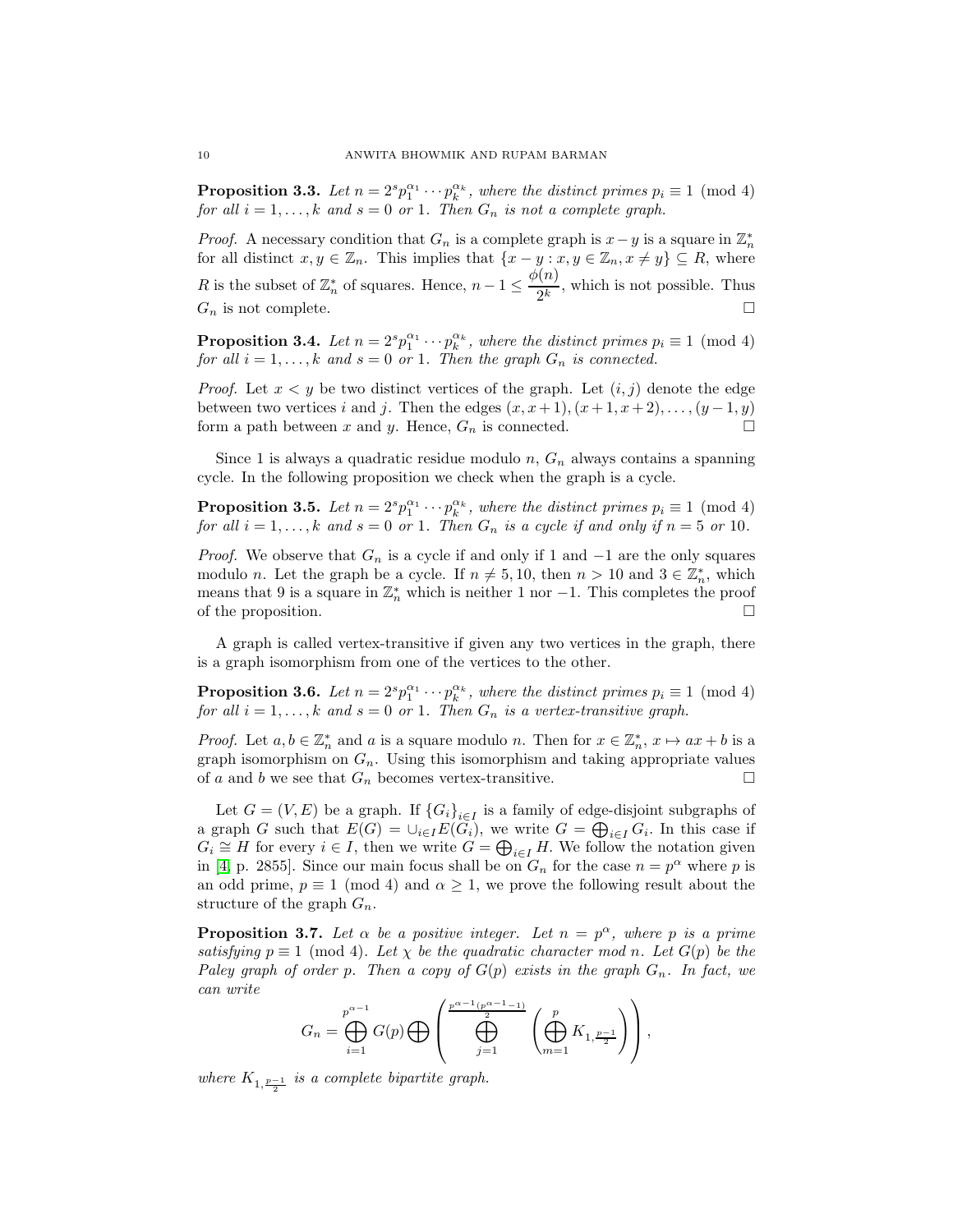*Proof.* Let k be an integer such that  $0 \le k \le p^{\alpha-1} - 1$ . We define a map from  $G(p)$ to the subgraph of  $G_n$  induced by the vertices  $\{kp, kp + 1, \ldots, kp + p - 1\}$ . For  $i \in \mathbb{F}_p = \{0, 1, \ldots, p-1\}, \text{ let } i \longmapsto kp + i. \text{ We show that this is an isomorphism.}$ Let i and j be elements of  $\mathbb{F}_p$  such that  $i - j$  is a quadratic residue in  $\mathbb{F}_p^*$ . Then  $(i-j)^{\frac{p-1}{2}} \equiv 1 \pmod{p}$  and so  $(i-j)^{\frac{p-1}{2}} = 1 + p\ell$  for some  $\ell \in \mathbb{Z}$ . Therefore,  $(i-j)^{\frac{p-1}{2}\times p^{\alpha-1}} = (1+p\ell)^{p^{\alpha-1}} \equiv 1 \pmod{p^{\alpha}}$  by using binomial theorem and proceeding in the same way as in Lemma [2.6](#page-5-0) after replacing  $\frac{\phi(n)}{2}$  by  $p^{\alpha-1}$  in the statement of the lemma. So,  $\chi((kp + i) - (kp + j)) = \chi(i - j) = 1$  and hence  $(kp + i) - (kp + j)$  is a square modulo  $p^{\alpha}$  and thus there is an edge between the vertices  $kp+i$  and  $kp+j$  in the induced subgraph of  $G_n$ . For the converse, let  $kp+i$ and  $kp + j$  be two vertices in the induced subgraph of  $G_n$  connected by an edge, where  $0 \le i, j \le p-1$ . Then  $i - j \equiv x^2 \pmod{p^{\alpha}}$  for some  $1 \le x \le p-1$ . This implies that  $i - j \equiv x^2 \pmod{p}$ , and hence there is an edge between the vertices i and j in  $G(p)$ .

So each induced subgraph of  $G_n$  comprising of the vertices  $\{kp, kp+1, \ldots, kp+\}$  $p-1$ } where  $0 \leq k \leq p^{\alpha-1}-1$ , is a copy of  $G(p)$ . Each such induced subgraph has  $p(p-1)$  $\frac{1}{4}$  edges, and there are  $p^{\alpha-1}$  such induced subgraphs. The total number of edges of  $G_n$  exhausted this way is  $p^{\alpha-1} \frac{p(p-1)}{4}$  $\frac{1}{4}$ . The number of edges remaining in  $G_n$  is

$$
\frac{n\phi(n)}{4} - p^{\alpha - 1} \frac{p(p-1)}{4} = p^{\alpha} \left(\frac{p-1}{4}\right) (p^{\alpha - 1} - 1).
$$

We see how these edges are exhuasted as follows. Let  $r_1, r_2, \ldots, r_{\frac{p-1}{2}}$  be the quadratic residues in the range 0 to  $p-1$ . Then for  $1 \leq k \leq p^{\alpha-1}-1$ ,

$$
\chi(r_1 + kp) = 1, \ \chi(r_2 + kp) = 1, \dots, \chi(r_{\frac{p-1}{2}} + kp) = 1.
$$

So,  $r_1 + kp, r_2 + kp, \ldots, r_{\frac{p-1}{2}} + kp$  are quadratic residues too. In fact these are the quadratic residues in the range kp to  $kp + p - 1$ . So, from the induced subgraph of  $\{0, 1, \ldots, p-1\}$  we have the following edges:

0 has edges with the vertices  $r_1 + kp, r_2 + kp, \ldots, r_{\frac{p-1}{2}} + kp;$ 1 has edges with the  $r_1 + kp + 1, r_2 + kp + 1, \ldots, r_{\frac{p-1}{2}} + kp + 1;$ 

. . .

 $p-1$  has edges with the vertices  $r_1 + kp + p - 1, r_2 + kp + p - 1, \ldots, r_{\frac{p-1}{2}} + kp + p - 1.$ Since each edge is counted twice, the total number of edges among these  $p^{\alpha-1}$ induced subgraphs is  $p(p-1)$  $\frac{(2-p)(p^{\alpha-1}-1)p^{\alpha-1}}{2}$  $\frac{1}{2}$ . This completes the proof.  $\Box$ 

# 4. Proof of Theorem [1.1](#page-1-0) and Theorem [1.2](#page-2-1)

We first prove some lemmas which will be required to prove the main results.

<span id="page-10-0"></span>**Lemma 4.1.** For a positive integer  $\alpha$ , let  $n = p^{\alpha}$ , where p is a prime satisfying  $p \equiv 1 \pmod{4}$ . Let  $\chi$  be the quadratic character mod n. Let

$$
S = \sum_{x \in \mathbb{Z}_n} \sum_{y \in \mathbb{Z}_n} \chi((1 - x^2)(1 - y^2)(x^2 - y^2))
$$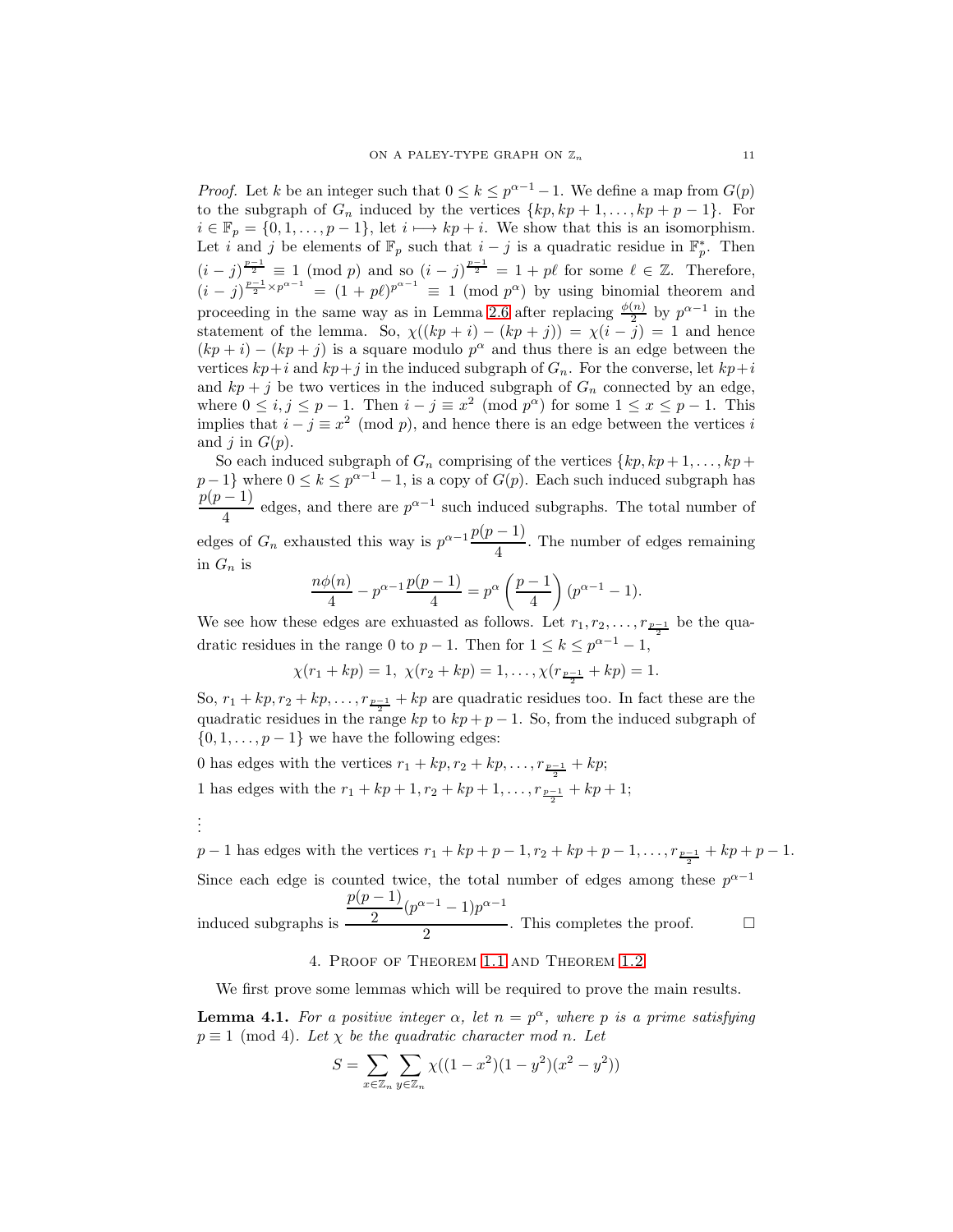and

$$
S_0 = \sum_{(x,y)\in X} \chi((1-x^2)(1-y^2)(x^2-y^2))
$$

where  $X = \{(x, y) \in \mathbb{Z}_n \times \mathbb{Z}_n : p \nmid x, y, 1-x^2, 1-y^2, x^2-y^2\}$ . Then  $S_0 = S + 4p^{2\alpha - 2}$ .

Proof. We have

$$
S = \sum_{x \in \mathbb{Z}_n} \sum_{y \in \mathbb{Z}_n} \chi((1 - x^2)(1 - y^2)(x^2 - y^2)).
$$

Breaking the sum  $\sum_{x \in \mathbb{Z}_n} \sum_{y \in \mathbb{Z}_n}$  as

$$
\sum_{(x,y)\in X} + \sum_{p|x} \sum_y + \sum_{\substack{p\nmid x \\ p|1-x^2}} \sum_y + \sum_{\substack{p\nmid x \\ p\nmid 1-x^2}} \sum_{p|y} + \sum_{\substack{p\nmid x \\ p\nmid 1-x^2}} \sum_{\substack{p\nmid y \\ p|1-y^2}} + \sum_{\substack{p\nmid x \\ p\nmid 1-y^2}} \sum_{\substack{p\nmid x \\ p\nmid 1-y^2}} ,
$$

we write

<span id="page-11-3"></span>
$$
S = S_0 + T_1 + T_2 + T_3 + T_4 + T_5. \tag{4.1}
$$

We use Lemma [2.7](#page-5-3) and employ Lemma [2.8](#page-5-2) with  $a = 1$  to evaluate the  $T_i$ 's. We have

$$
T_1 = \sum_{p|x} \sum_{y} \chi(1 - x^2) \chi((1 - y^2)(x^2 - y^2))
$$
  
\n
$$
= \sum_{t=1}^{p^{\alpha - 1}} \sum_{y} \chi((1 - y^2)(p^2 t^2 - y^2))
$$
  
\n
$$
= \sum_{t=1}^{p^{\alpha - 1}} \sum_{p|y} \chi(1 - y^2) \chi(p^2 t^2 - y^2) + \sum_{t=1}^{p^{\alpha - 1}} \sum_{p\nmid y} \chi(1 - y^2) \chi(p^2 t^2 - y^2)
$$
  
\n
$$
= \sum_{t=1}^{p^{\alpha - 1}} \sum_{p\nmid y} \chi(1 - y^2)
$$
  
\n
$$
= -2p^{2\alpha - 2}.
$$
 (4.2)

Also,

<span id="page-11-0"></span>
$$
T_3 = \sum_{\substack{p \nmid x \\ p \nmid 1 - x^2}} \sum_{\substack{p \mid y \\ p \nmid 1 - x^2}} \chi(1 - x^2) \chi(1 - y^2) \chi(x^2 - y^2)
$$
  
= 
$$
\sum_{\substack{p \nmid x \\ p \nmid 1 - x^2}} \sum_{t=1}^{p^{\alpha - 1}} \chi(1 - x^2) \chi(x^2 - p^2 t^2)
$$
  
= 
$$
\sum_{\substack{p \nmid x \\ p \nmid 1 - x^2}} \sum_{t=1}^{p^{\alpha - 1}} \chi(1 - x^2)
$$
  
= 
$$
-2p^{2\alpha - 2}.
$$
 (4.3)

It is easy to see that

<span id="page-11-2"></span><span id="page-11-1"></span>
$$
T_2 = T_4 = T_5 = 0.\t\t(4.4)
$$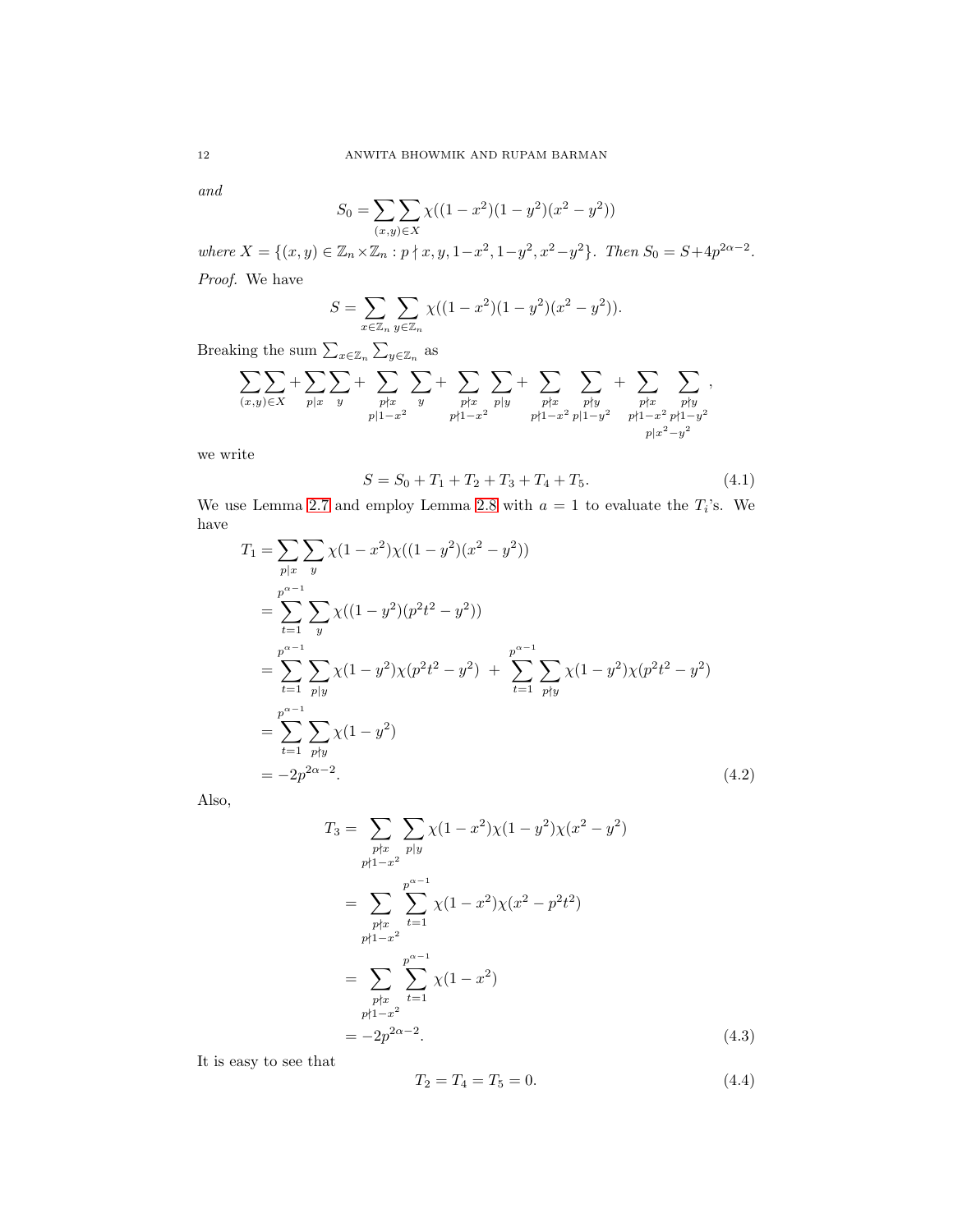Using  $(4.2)$ ,  $(4.3)$  and  $(4.4)$ ,  $(4.1)$  yields the required result.

<span id="page-12-1"></span>**Lemma 4.2.** For a positive integer  $\alpha$ , let  $n = p^{\alpha}$ , where p is a prime satisfying  $p \equiv 1 \pmod{4}$ . Let  $\chi$  be the quadratic character mod n and let  $\psi$  be a character mod n of order 4; let  $J(\psi, \chi) = \sum$  $x \in \mathbb{Z}_n$  $\psi(x)\chi(1-x)$  be the Jacobi sum of  $\psi$  and  $\chi$ . If

$$
K = \sum_{x \in \mathbb{Z}_n^*} \sum_{y \in \mathbb{Z}_n^*} \chi((1-x)(1-y)(y-x)xy),
$$

then  $K = J(\psi, \chi)^2 + \overline{J(\psi, \chi)}^2$ .

*Proof.* The proof goes along similar lines as in [\[10\]](#page-20-6). For  $x \in \mathbb{Z}_n^*$ , we use the notations  $\frac{1}{x}$  or  $x^{-1}$  to refer to the multiplicative inverse of x in  $\mathbb{Z}_n^*$ . We have

$$
K = \sum_{p \nmid x, 1-x} \sum_{\substack{p \nmid y, 1-y \\ p \nmid x-y}} \chi((1-x)(1-y)(y-x)xyx^{-2}y^{-2})
$$
  
= 
$$
\sum_{p \nmid x, x-1} \sum_{\substack{p \nmid y, y-1 \\ p \nmid x-y}} \chi((x-1)y^{-1})(y-x)x^{-1})(y-x)
$$

We break the sum into two parts. One part deals with the case when  $p | x + y - 1$ and the other part deals with the case when  $p \nmid x + y - 1$ . First we evaluate the part when  $p \mid x + y - 1$ . Let  $x + y - 1 = tp$  for some  $k \in \mathbb{Z}, 1 \le t \le p^{\alpha - 1}$ . Then  $\chi((x-1)y^{-1}) = \chi(-1 + typ^{-1}) = \chi(-1) = 1$  by Lemma [2.7.](#page-5-3) Similarly  $\chi((y-1)x^{-1}) = 1$  and  $\chi(y-x) = \chi(2x-1)$ . Using these, we get

$$
\sum_{p \nmid x, x-1} \sum_{\substack{p \nmid y, y-1 \\ p \nmid x+y-1}} \chi((x-1)y^{-1}) \chi((y-1)x^{-1}) \chi(y-x)
$$
\n
$$
= \sum_{\substack{p \nmid x, x-1, 2x-1 \\ p \nmid x, x-1, 2x-1}} \sum_{t=1}^{p^{\alpha-1}} \chi(2x-1)
$$
\n
$$
= p^{\alpha-1} \sum_{\substack{p \nmid x, x-1, 2x-1 \\ p \mid x}} \chi(2x-1)
$$
\n
$$
= p^{\alpha-1} \left[ 0 - \sum_{p \mid x} \chi(2x-1) - \sum_{\substack{p \nmid x \\ p \mid x-1}} \chi(2x-1) \right]
$$
\n
$$
= -2p^{2\alpha-2},
$$

where we have used Lemma [2.7](#page-5-3) as required. So  $K$  is reduced to the following expression.

<span id="page-12-0"></span>
$$
K = -2p^{2\alpha - 2} + \sum_{\substack{p \nmid x, x-1 \\ p \nmid x-y \\ p \nmid x+y-1}} \sum_{\substack{p \nmid y, y-1 \\ p \nmid x+y-1}} \chi\left(\frac{x-1}{y}\right) \chi\left(\frac{y-1}{x}\right) \chi(y-x). \tag{4.5}
$$

.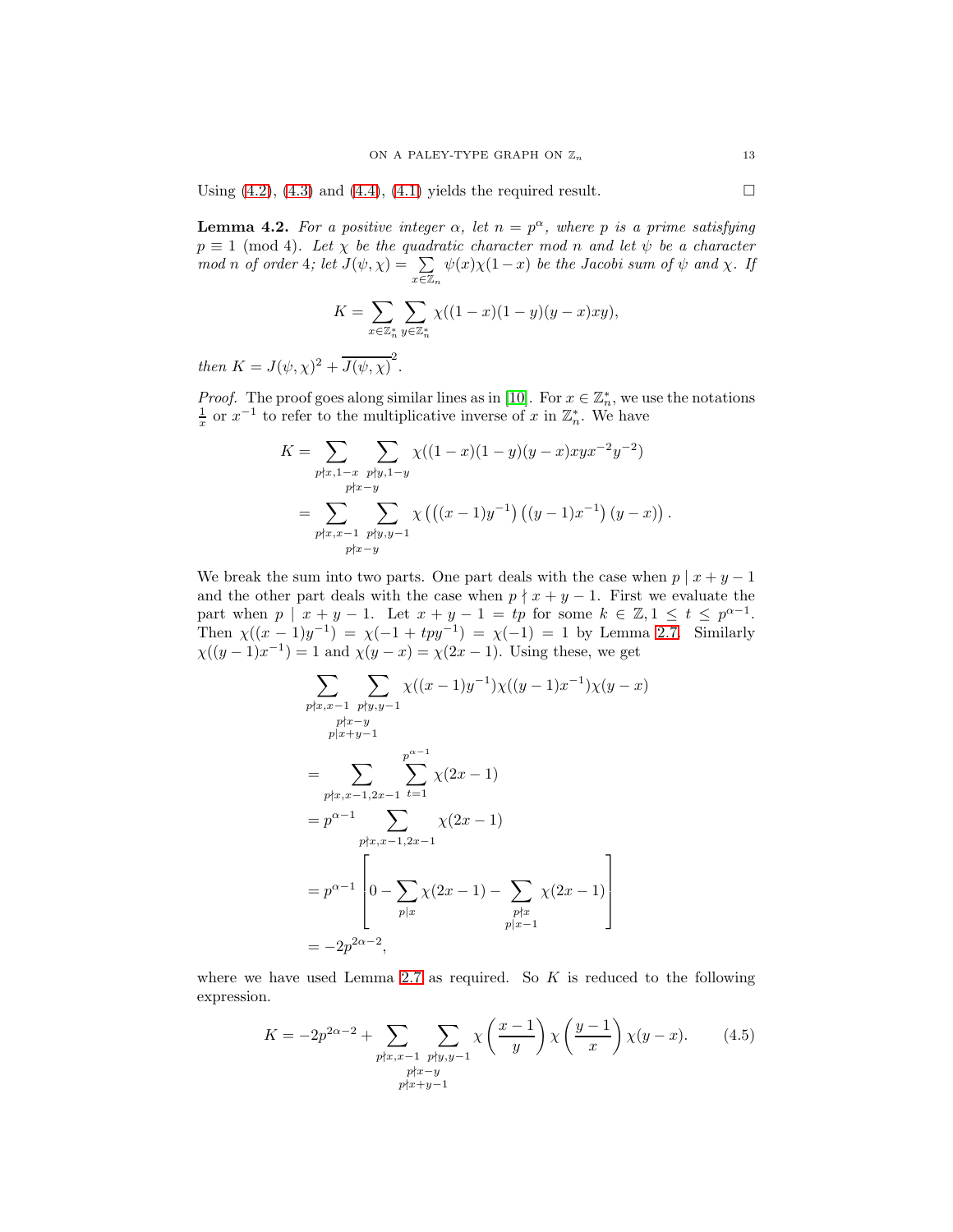Now, we use the substitution  $t = \frac{x-1}{y}$  and  $u = \frac{y-1}{x}$  in the above sum. Let

$$
U = \sum_{\substack{p \nmid x, x-1 \\ p \nmid x-y \\ p \nmid x+y-1}} \sum_{\substack{p \nmid y, y-1 \\ p \nmid x+y-1}} \chi \left( \frac{x-1}{y} \right) \chi \left( \frac{y-1}{x} \right) \chi(y-x)
$$

and

$$
V = \sum_{\substack{pt,t+1 \ p\nmid u-t}} \sum_{\substack{ptu,u+1 \ p\nmid ut-1}} \chi(tu(u-t)(ut-1)).
$$

Then we show that  $U = V$  in what follows, which will imply that the substitution  $t = \frac{x-1}{y}$  and  $u = \frac{y-1}{x}$  is possible. It is easy to see that

$$
\left\{ \left( \frac{x-1}{y}, \frac{y-1}{x} \right) : (x, y) \in \mathbb{Z}_n \times \mathbb{Z}_n \text{ and } p \nmid x, x-1, y, y-1, x-y, x+y-1 \right\}
$$
  
=\{(t, u) : (t, u) \in \mathbb{Z}\_n \times \mathbb{Z}\_n \text{ and } p \nmid t, t+1, u, u+1, u-t, ut-1\}.

Let

$$
U_1 = \{(x, y) \in \mathbb{Z}_n \times \mathbb{Z}_n \mid p \nmid x, x - 1, y, y - 1, x - y, x + y - 1\};
$$
  
\n
$$
V_1 = \{(t, u) \in \mathbb{Z}_n \times \mathbb{Z}_n \mid p \nmid t, t + 1, u, u + 1, u - t, ut - 1\}.
$$

Then

$$
U = \sum_{(x,y)\in U_1} \chi\left(\frac{x-1}{y}\right) \chi\left(\frac{y-1}{x}\right) \chi(y-x) \text{ and } V = \sum_{(t,u)\in V_1} \chi(tu(u-t)(ut-1)).
$$

We note that  $|U_1| = |V_1| = (p-3)^2 p^{2\alpha-2}$ . Let us define an equivalence relation on  $U_1$  as

$$
(x, y) \sim (x', y')
$$
 if and only if  $x \equiv x'$  (mod  $p$ ) and  $y \equiv y'$  (mod  $p$ )  
similarly we define an equivalence relation on  $V$ , as

and similarly we define an equivalence relation on  $V_1$  as

$$
(t, u) \sim_1 (t', u')
$$
 if and only if  $t \equiv t'$  (mod  $p$ ) and  $u \equiv u'$  (mod  $p$ ).

Then

<span id="page-13-0"></span>
$$
U = \sum_{(x,y)\in U_1} (p^{\alpha-1})^2 \chi\left(\frac{x-1}{y}\right) \chi\left(\frac{y-1}{x}\right) \chi(y-x), \tag{4.6}
$$

where the summation is over distinct equivalence class representatives corresponding to the equivalence relation  $\sim$ , because each equivalence class contains  $(p^{\alpha-1})^2$ elements and for  $(x, y)$  and  $(x', y')$  in the same equivalence class,

$$
\chi\left(\frac{x-1}{y}\right)\chi\left(\frac{y-1}{x}\right)\chi(y-x)=\chi\left(\frac{x'-1}{y'}\right)\chi\left(\frac{y'-1}{x'}\right)\chi(y'-x').
$$

Again, let  $(t, u) \in V_1$ . Then for any  $(t', u') \in V_1$  which belongs to the equivalence class of  $(t, u)$  corresponding to the equivalence relation  $\sim_1$ ,  $\chi(tu(u - t)(ut - 1)) =$  $\chi(t'u'(u'-t')(u't'-1)).$  So

<span id="page-13-1"></span>
$$
V = \sum_{(t,u)\in V_1} (p^{\alpha-1})^2 \ \chi(tu(u-t)(ut-1)),\tag{4.7}
$$

where the summation is over distinct equivalence class representatives corresponding to the equivalence relation  $\sim_1$ , similar to [\(4.6\)](#page-13-0).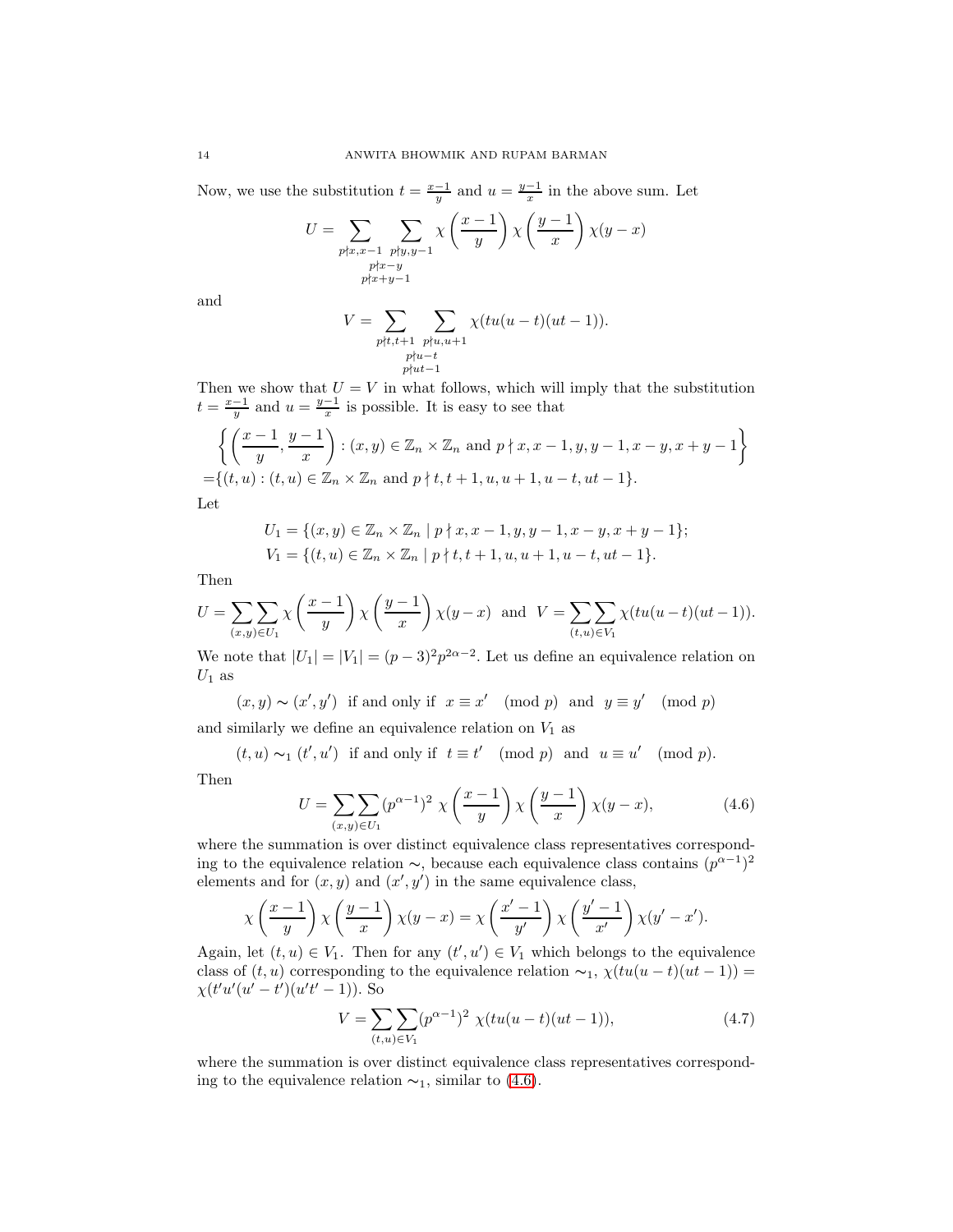Now, for a class representative  $(x, y) \in U_1$  corresponding to the equivalence relation ~,  $\chi\left(\frac{x-1}{y}\right)\chi\left(\frac{y-1}{x}\right)\chi(y-x) = \chi(tu(u-t)(ut-1))$  for some  $(t, u) \in V_1$ . So

<span id="page-14-0"></span>
$$
(p^{\alpha-1})^2 \chi\left(\frac{x-1}{y}\right) \chi\left(\frac{y-1}{x}\right) \chi(y-x) = (p^{\alpha-1})^2 \chi(tu(u-t)(ut-1)). \tag{4.8}
$$

What remains to be seen is that if  $(x, y)$  and  $(x_1, y_1) \in U_1$  are in different equivalence classes of the equivalence relation  $\sim$ ,  $(t, u)$  and  $(t_1, u_1) \in V_1$  are in different equivalence classes of the equivalence relation  $\sim_1$  as well, where  $t = \frac{x-1}{y}, u =$  $\frac{y-1}{x}$ ,  $t_1 = \frac{x_1-1}{y_1}$ ,  $u_1 = \frac{y_1-1}{x_1}$ . But this is immediate since  $(x, y) \nsim (x_1, y_1)$  implies that  $(t, u) \nsim (t_1, u_1)$ . Thus combining  $(4.6)$ ,  $(4.7)$  and  $(4.8)$  we have proved that  $U = V$ . So we have from  $(4.5)$ ,

<span id="page-14-1"></span>
$$
K = -2p^{2\alpha - 2} + \sum_{\substack{pt, t+1 \ p\nmid u, u+1}} \sum_{\substack{pt, u+1 \ p\nmid u-t}} \chi(tu(u-t)(ut-1))
$$
  
= 
$$
\sum_{\substack{pt \ p\nmid u-t \ p\nmid u-t}} \sum_{\substack{pt; u-t \ p\nmid u-t \ p\nmid u+1}} \chi(tu(u-t)(ut-1))
$$
  
= 
$$
\sum_{\substack{pt, t+1 \ p\nmid t, t-1}} \chi(t(t-1)) \sum_{\substack{pt; u, u^2-t}} \chi(u(u^2-t)),
$$
 (4.9)

where the last summation is obtained by the substitution  $t \mapsto \frac{t}{u}$ . The sum in [\(4.9\)](#page-14-1) indexed by u remains to be reduced, and following similar approach as given in [\[10\]](#page-20-6), we use Theorem 2.7 of [\[6\]](#page-20-15). Then for each  $t$  in the sum indexed by  $t$  in [\(4.9\)](#page-14-1), we have

$$
\sum_{p \nmid u, u^2 - t} \chi(u(u^2 - t)) = \sum_{p \nmid u, u^2 - t} \psi^2(u)\psi^2(u^2 - t)
$$
\n
$$
= \sum_{u \in \mathbb{Z}_n^*} \psi(u^2)\psi^2(u^2 - t)
$$
\n
$$
= \sum_{u \in \mathbb{Z}_n^*} \psi(u)\psi^2(u - t)(1 + \chi(u))
$$
\n
$$
= \sum_{u \in \mathbb{Z}_n^*} \psi(u)\psi^2(u - t) + \sum_{u \in \mathbb{Z}_n^*} \psi\chi(u)\psi^2(u - t). \tag{4.10}
$$

The first sum in the above is

<span id="page-14-3"></span><span id="page-14-2"></span>
$$
\sum_{u \in \mathbb{Z}_n^*} \psi(u)\psi^2(u-t) = \sum_{u \in \mathbb{Z}_n^*} \psi(u t)\psi^2(u t-t)
$$

$$
= \overline{\psi}(t) \sum_{u \in \mathbb{Z}_n^*} \psi(u)\psi^2(u - 1)
$$

$$
= \overline{\psi}(t) J(\psi, \psi^2)
$$

$$
= \overline{\psi}(t) J(\psi, \chi).
$$
(4.11)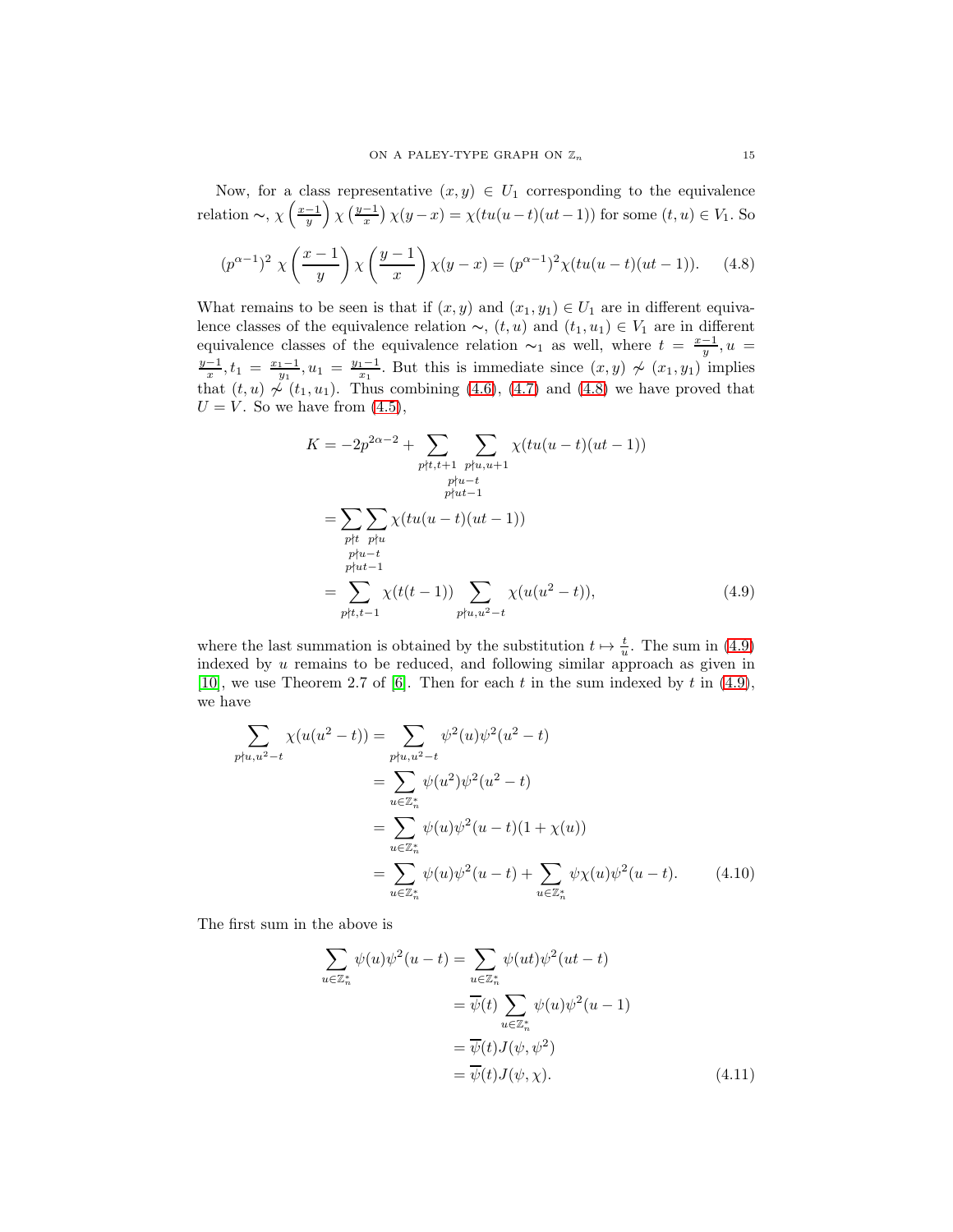Similarly we simplify the second sum in [\(4.10\)](#page-14-2) and obtain

<span id="page-15-0"></span>
$$
\sum_{u \in \mathbb{Z}_n^*} \psi \chi(u) \psi^2(u - t) = \psi(t) J(\overline{\psi}, \chi). \tag{4.12}
$$

Combining [\(4.10\)](#page-14-2), [\(4.11\)](#page-14-3), [\(4.12\)](#page-15-0), and [\(4.9\)](#page-14-1), we have

$$
K = \sum_{p \nmid t, t-1} \chi(t(t-1))[\bar{\psi}(t)J(\psi, \chi) + \psi(t)J(\overline{\psi}, \chi)]
$$

and hence  $K = J(\psi, \chi)^2 + \overline{J(\psi, \chi)}^2$ . This completes the proof of the lemma.  $\square$ 

Finally we prove our main results for  $n = p^{\alpha}$  where p is a prime such that  $p \equiv 1$ (mod 4) and  $\alpha \in \mathbb{N}$ . Since  $\mathbb{Z}_{p^{\alpha}}^{*}$  is cyclic, there exists a unique character modulo  $p^{\alpha}$ of order 2; let us call it  $\chi$ . Let  $\psi$  be a character mod  $p^{\alpha}$  of order 4. We already know from Proposition [3.6](#page-9-0) that  $G_{p^{\alpha}}$  is vertex-transitive. Let H be the subgraph of  $G_{p^{\alpha}}$  induced by the set of squares in  $\mathbb{Z}_{p^{\alpha}}^{*}$ . Then H is also vertex transitive.

It is known from Proposition [3.1](#page-8-0) that  $G_{p^{\alpha}}$  is regular; we see that the same can be deduced using the character sum given below. Let  $a \in \mathbb{Z}_{p^{\alpha}}^*$ , then

<span id="page-15-1"></span>
$$
\deg(a) = \sum_{b=0}^{n-1} \frac{1 + \chi(a-b)}{2},
$$
  

$$
a - b \in \mathbb{Z}_{p}^{*}
$$

where deg(a) denotes the degree of the vertex a in  $G_{p^{\alpha}}$ . It is easy to calculate this sum and see that  $deg(a) = \frac{\phi(p^{\alpha})}{2}$  $\frac{P}{2}$  which agrees with the proposition.

*Proof of Theorem [1.1.](#page-1-0)* Using the property of vertex transitivity for the graphs  $G_{p^{\alpha}}$ and  $H$ , we see that

$$
\mathcal{K}_3(G_{p^{\alpha}}) = \frac{1}{3}p^{\alpha} \times \text{ number of triangles in } G_{p^{\alpha}} \text{ containing } 0
$$

$$
= \frac{p^{\alpha}}{3} \times \text{ number of edges in } H \tag{4.13}
$$

and

number of edges in 
$$
H = \frac{1}{2} \times \frac{\phi(p^{\alpha})}{2} \times
$$
 number of edges in *H* containing 1. (4.14)

So, combining [\(4.13\)](#page-15-1) and [\(4.14\)](#page-15-2) we find that

$$
\mathcal{K}_3(G_{p^{\alpha}}) = \frac{p^{\alpha}\phi(p^{\alpha})}{12} \times \text{ number of edges in } H \text{ containing } 1
$$

$$
= \frac{p^{\alpha}\phi(p^{\alpha})}{12} \times \sum_{\substack{x \in \mathbb{Z}_{p^{\alpha}} \\ x, x-1 \in \mathbb{Z}_{p^{\alpha}}^*}} \left(\frac{1+\chi(x)}{2}\right) \left(\frac{1+\chi(1-x)}{2}\right). \tag{4.15}
$$

Lemma [2.7](#page-5-3) yields

<span id="page-15-4"></span><span id="page-15-3"></span><span id="page-15-2"></span>
$$
\sum_{\substack{x \in \mathbb{Z}_{p^{\alpha}} \\ x, x - 1 \in \mathbb{Z}_{p^{\alpha}}^*}} 1 = p^{\alpha - 1}(p - 2)
$$
\n(4.16)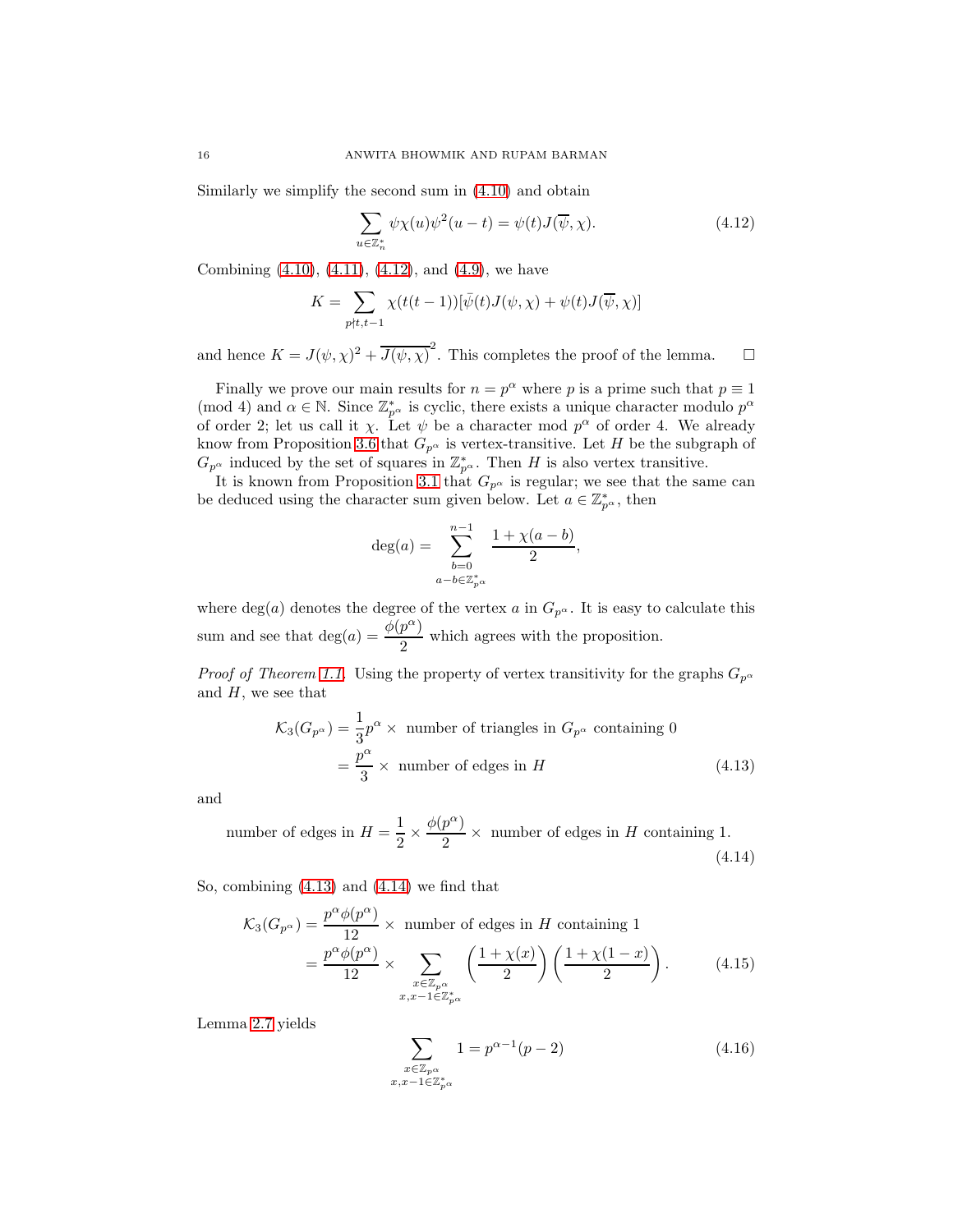and

$$
\sum_{\substack{x \in \mathbb{Z}_{p^{\alpha}} \\ x, x-1 \in \mathbb{Z}_{p^{\alpha}}^*}} \chi(x) = \sum_{x \in \mathbb{Z}_{p^{\alpha}}^*} \chi(x) - \sum_{\substack{x \in \mathbb{Z}_{p^{\alpha}}^* \\ p|x-1}} \chi(x)
$$
\n
$$
= -\left[\chi(1) + \chi(p+1) + \chi(2p+1) + \dots + \chi((p^{\alpha-1}-1)p+1)\right]
$$
\n
$$
= -p^{\alpha-1}.
$$
\n(4.17)

Similarly, we have

<span id="page-16-1"></span><span id="page-16-0"></span>
$$
\sum_{\substack{x \in \mathbb{Z}_{p^{\alpha}} \\ x, x-1 \in \mathbb{Z}_{p^{\alpha}}^{*}}} \chi(1-x) = -p^{\alpha-1}
$$
\n(4.18)

and

$$
\sum_{\substack{x \in \mathbb{Z}_{p^{\alpha}} \\ x, x-1 \in \mathbb{Z}_{p^{\alpha}}^*}} \chi(x(x-1)) = \sum_{p \nmid x} \chi(x(x-1)) \chi(x^{-2})
$$
\n
$$
= \sum_{p \nmid x} \chi(1-x^{-1})
$$
\n
$$
= \sum_{p \nmid x} \chi(1-x)
$$
\n
$$
= -p^{\alpha-1}.
$$
\n(4.19)

Combining [\(4.16\)](#page-15-3), [\(4.17\)](#page-16-0), [\(4.18\)](#page-16-1) and [\(4.19\)](#page-16-2), [\(4.15\)](#page-15-4) yields

<span id="page-16-2"></span>
$$
\mathcal{K}_3(G_{p^{\alpha}}) = \frac{p^{\alpha}p^{\alpha-1}(p-1)}{12} \times \frac{1}{4}(p-5)p^{\alpha-1},
$$

completing the proof of the theorem.  $\Box$ 

Proof of Theorem [1.2.](#page-2-1) We shall proceed in a similar fashion as in [\[10\]](#page-20-6). Analogous to the beginning of the proof of Theorem [1.1,](#page-1-0) we have

<span id="page-16-3"></span>
$$
\mathcal{K}_4(G_{p^{\alpha}}) = \frac{p^{\alpha} \times \text{ number of 4-order cliques containing 0}}{4} = \frac{p^{\alpha} \times \mathcal{K}_3(H)}{4} \quad (4.20)
$$

and

<span id="page-16-4"></span>
$$
\mathcal{K}_3(H) = \frac{p^{\alpha - 1}}{3} \left(\frac{p - 1}{2}\right) \times \text{ number of 3-order cliques in } H \text{ containing 1. (4.21)}
$$

Let  $f(p^{\alpha})$  be the number of 3-order cliques in H containing 1. Then combining  $(4.20)$  and  $(4.21)$  we have

<span id="page-16-5"></span>
$$
\mathcal{K}_4(G_{p^{\alpha}}) = \frac{p^{2\alpha - 1}(p - 1)f(p^{\alpha})}{24},\tag{4.22}
$$

so we are left to evaluate  $f(p^{\alpha})$ . Let

$$
X = \{(x, y) \in \mathbb{Z}_{p^{\alpha}} \times \mathbb{Z}_{p^{\alpha}} : p \nmid x, y, 1 - x^2, 1 - y^2, x^2 - y^2\}.
$$

Then

$$
f(p^{\alpha}) = \frac{1}{8} \times |\{(x, y) \in X : \chi(1 - x^2) = \chi(1 - y^2) = \chi(x^2 - y^2) = 1\}|.
$$

Let  $X = A_1 \cup A_2 \cup \cdots \cup A_8$ , where  $A_1, A_2, \ldots, A_8$  are as given in the following table. For example,  $A_2$  is the subset of X where  $\chi(1-x^2) = 1, \chi(1-y^2) = 1$  and  $\chi(x^2 - y^2) = -1$ . Let  $\beta_i = |A_i|, i = 1, 2, ..., 8$ . Our objective is to find  $\beta_1$  since we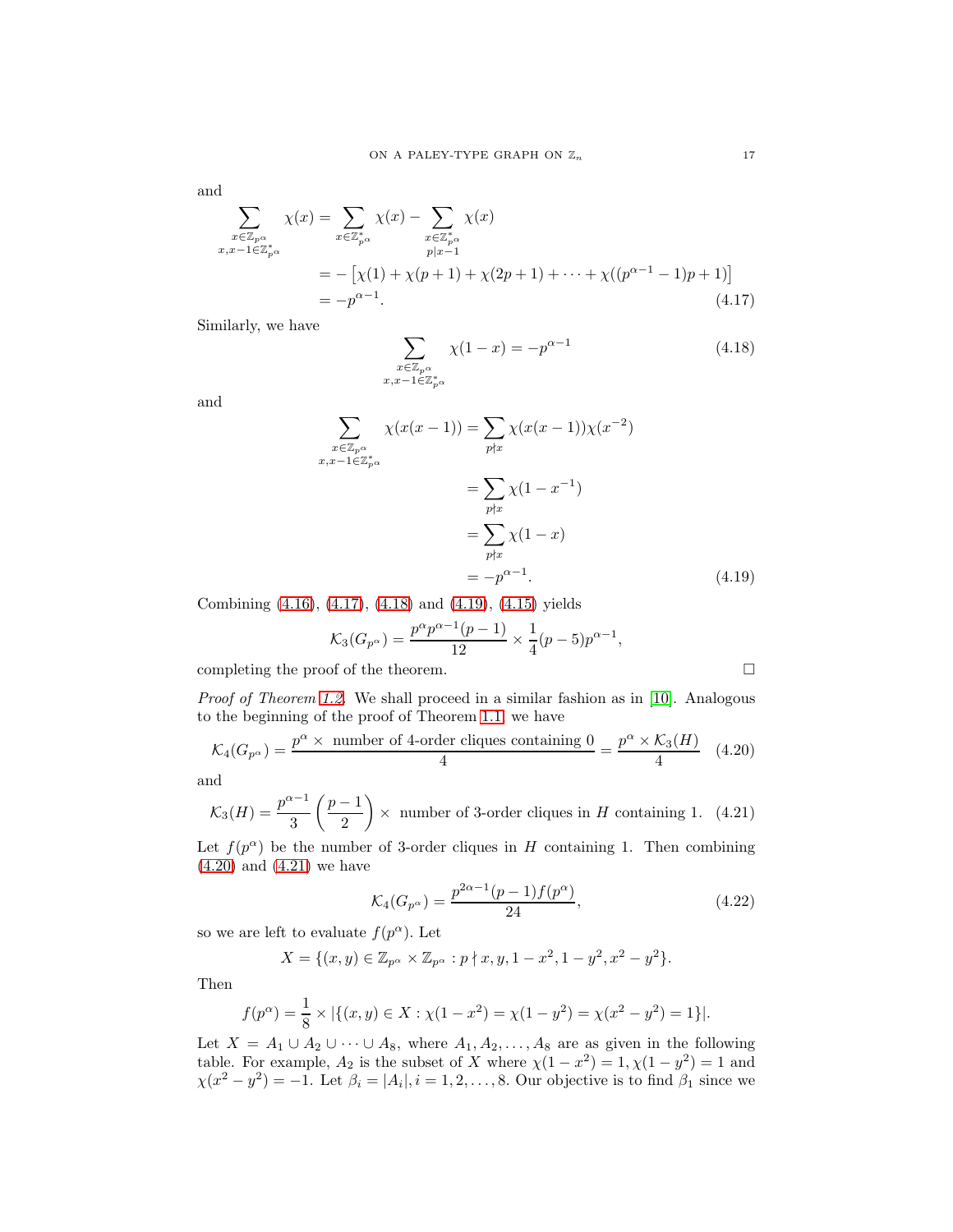| Subset of X   $\chi(1-x^2)$   $\chi(1-y^2)$ |      | $\chi(x^2-y^2)$ |
|---------------------------------------------|------|-----------------|
| $A_1$                                       |      |                 |
| A <sub>2</sub>                              |      |                 |
| $A_3$                                       |      |                 |
| $A_4$                                       |      |                 |
| $A_5$                                       |      |                 |
| $A_6$                                       | $-1$ | $-1$            |
| A7                                          |      |                 |
| Аg                                          |      |                 |

have  $f(p^{\alpha}) = \frac{1}{8}\beta_1$ . To find  $\beta_1$ , we employ some relations between the  $\beta_i$ 's which we proceed to find out, similar to what is done in [\[10\]](#page-20-6). Now,

 $A_1 \cup A_2$ 

 $=\{(x,y)\in \mathbb{Z}_{p^{\alpha}}\times \mathbb{Z}_{p^{\alpha}} : p\nmid x, 1-x^2, y, 1-y^2, x^2-y^2; \chi(1-x^2)=1; \chi(1-y^2)=1\}.$ Using Lemma [2.9,](#page-6-3) we find that

<span id="page-17-0"></span>
$$
A := |A_1 \cup A_2| = p^{2\alpha - 2} \left(\frac{p-5}{2}\right) \left(\frac{p-9}{2}\right). \tag{4.23}
$$

Again, we have

 $A_3 \cup A_4$ 

 $=\{(x,y)\in \mathbb{Z}_{p^{\alpha}}\times \mathbb{Z}_{p^{\alpha}}: p\nmid x, 1-x^2, y, 1-y^2, x^2-y^2; \chi(1-x^2)=1; \chi(1-y^2)=-1\}.$ We calculate the cardinality of  $A_3 \cup A_4$  in the following manner. The total number of  $y \in \mathbb{Z}_{p^{\alpha}}^*$  such that  $\chi(1-y^2) = \pm 1$  is the number of  $y \in \mathbb{Z}_{p^{\alpha}}^*$  such that  $p \nmid y^2 - 1$ , which is  $p^{\alpha} - 2p^{\alpha-1} = p^{\alpha-1}(p-2)$ . Out of them, the number of  $y \in \mathbb{Z}_{p^{\alpha}}^{*}$  such that  $\chi(1-y^2) = 1$  is  $\frac{p^{\alpha-1}(p-5)}{2}$  $\frac{(p-5)}{2}$  by Lemma [2.9.](#page-6-3) So the remaining number of  $y \in \mathbb{Z}_{p^{\alpha}}^{*}$  is  $p^{\alpha-1}(p-2) - \frac{p^{\alpha-1}(p-5)}{2} - \gamma$ , where  $\gamma$  is the number of y such that  $\chi(1-y^2) = 1$ and  $p \mid y$ . Clearly,  $\gamma = p^{\alpha-1}$ . Hence

<span id="page-17-1"></span>
$$
B := |A_3 \cup A_4| = p^{2\alpha - 2} \left(\frac{p-5}{2}\right) \left(\frac{p-1}{2}\right). \tag{4.24}
$$

Recalling [\(4.23\)](#page-17-0) and [\(4.24\)](#page-17-1) we get

$$
\beta_1 + \beta_2 = A
$$
  

$$
\beta_3 + \beta_4 = B.
$$

We define a bijection from  $A_1 \cup A_3$  to  $A_1 \cup A_2$  as

$$
(x,y)\mapsto (x,xy^{-1}).
$$

Then  $\beta_1 + \beta_3 = \beta_1 + \beta_2$ . In a similar fashion we get other relations among the  $\beta_i$ 's in terms of  $A$  and  $B$  (as named in  $(4.23)$  and  $(4.24)$ ). In particular, we have

$$
\beta_1 + \beta_2 = A;
$$
  
\n
$$
\beta_1 + \beta_3 = A;
$$
  
\n
$$
\beta_3 + \beta_4 = B;
$$
  
\n
$$
\beta_1 + \beta_5 = A;
$$
  
\n
$$
\beta_2 + \beta_6 = B;
$$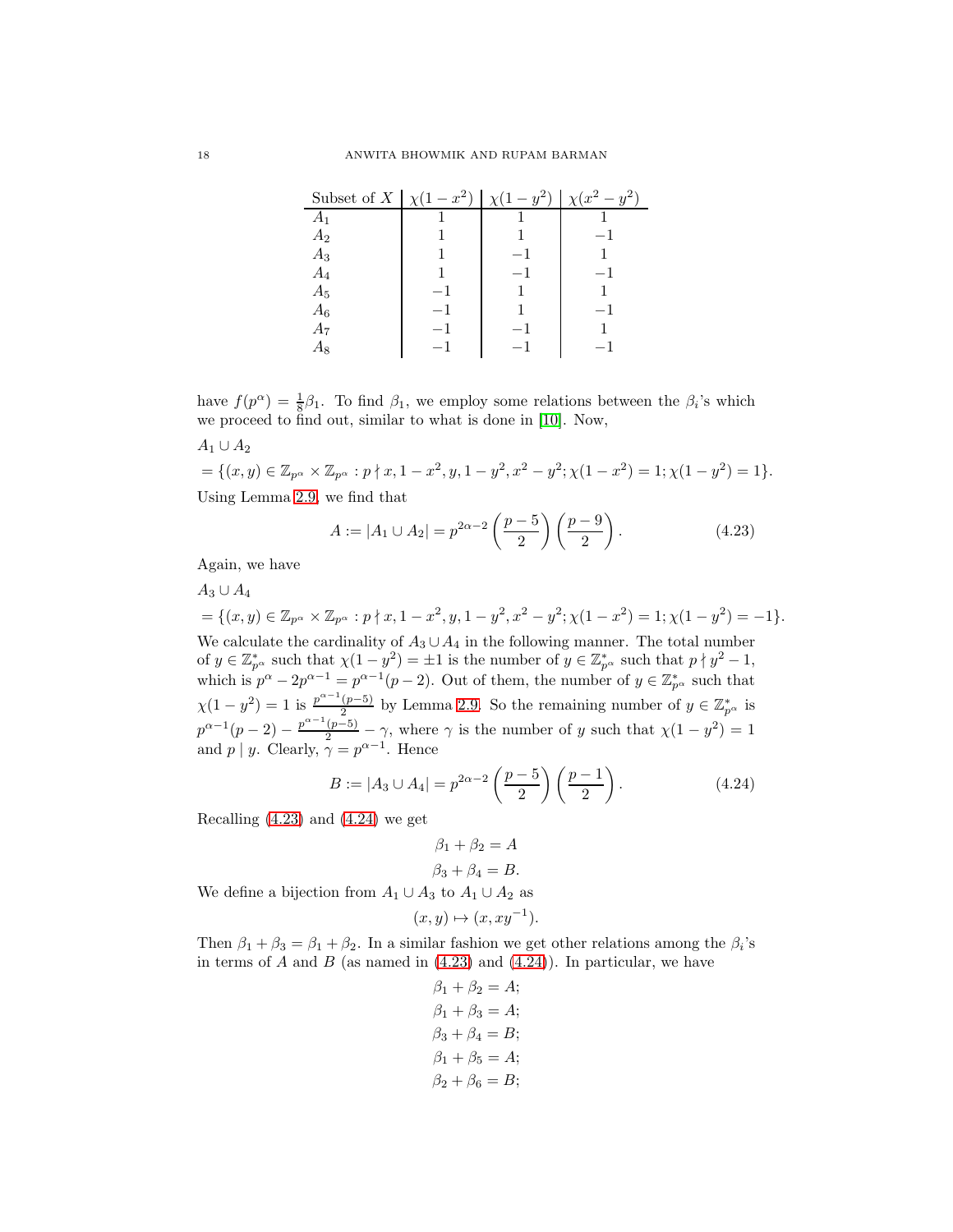$$
\beta_5 + \beta_7 = B;
$$
  
\n
$$
\beta_7 + \beta_8 = B.
$$
\n(4.25)

Let

$$
S = \sum_{x \in \mathbb{Z}_{p^{\alpha}}} \sum_{y \in \mathbb{Z}_{p^{\alpha}}} \chi((1 - x^2)(1 - y^2)(x^2 - y^2))
$$

and

$$
S_0 = \sum_{(x,y)\in X} \chi((1-x^2)(1-y^2)(x^2-y^2)).
$$

Using [\(4.25\)](#page-18-0) we have

$$
S_0 = \sum_{(x,y)\in A_1} \sum_{(1-x^2)(1-y^2)(x^2-y^2)} \cdots + \sum_{(x,y)\in A_8} \sum_{(x,y)\in A_8} \chi((1-x^2)(1-y^2)(x^2-y^2))
$$
  
=  $\beta_1 - \beta_2 - \beta_3 + \beta_4 - \beta_5 + \beta_6 + \beta_7 - \beta_8$   
=  $\beta_1 - (A - \beta_1) - (A - \beta_1) + (B - \beta_3) - (A - \beta_1) + (B - \beta_2) + (B - \beta_5) - (B - \beta_7)$   
=  $64f(p^{\alpha}) + p^{2\alpha-2}(p-5)(15-p).$  (4.26)

Using Lemma [4.1](#page-10-0) and [\(4.26\)](#page-18-1) we have

<span id="page-18-4"></span><span id="page-18-2"></span>
$$
f(p^{\alpha}) = \frac{S + p^{2\alpha - 2}(p^2 - 20p + 79)}{64}.
$$
 (4.27)

Now,

$$
S = \sum_{p|x} \sum_{y} \chi((1-x^2)(1-y^2)(x^2-y^2)) + \sum_{p\nmid x} \sum_{y} \chi((1-x^2)(1-y^2)(x^2-y^2)).
$$
\n(4.28)

The first term in [\(4.28\)](#page-18-2) is

$$
\sum_{p|x} \sum_{y} \chi(1 - x^2) \chi((1 - y^2)(x^2 - y^2))
$$
  
= 
$$
\sum_{p|x} \sum_{p|y} \chi(1 - y^2) \chi(x^2 - y^2) + \sum_{p|x} \sum_{p|y} \chi(1 - y^2) \chi(x^2 - y^2)
$$
  
= 
$$
\sum_{p|x} \sum_{p|y} \chi(1 - y^2) \chi(x^2 - y^2)
$$
  
= 
$$
\sum_{p|x} \sum_{p|y} \chi(1 - y^2)
$$
  
= 
$$
-2p^{2\alpha - 2}.
$$

So [\(4.28\)](#page-18-2) yields

<span id="page-18-3"></span>
$$
S = -2p^{2\alpha - 2} + \sum_{p \nmid x} \sum_{y} \chi((1 - x^2)(1 - y^2)(x^2 - y^2))
$$
  
=  $-2p^{2\alpha - 2} + \sum_{p \nmid x} \sum_{p \mid y} \chi((1 - x^2)(1 - y^2)(x^2 - y^2))$   
+  $\sum_{p \nmid x} \sum_{p \nmid y} \chi((1 - x^2)(1 - y^2)(x^2 - y^2)).$  (4.29)

<span id="page-18-1"></span><span id="page-18-0"></span>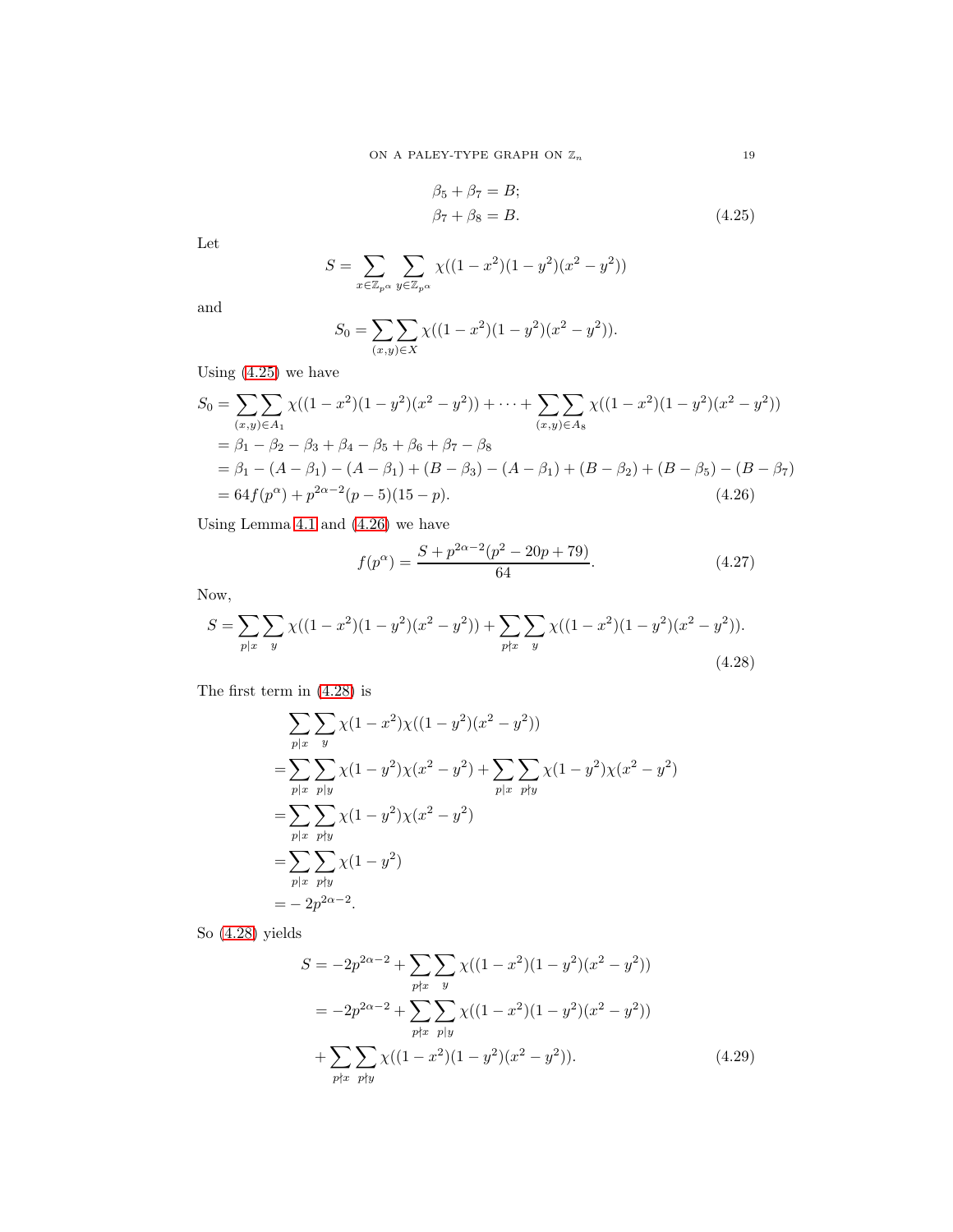We have

$$
\sum_{p \nmid x} \sum_{p \mid y} \chi(1 - x^2) \chi(1 - y^2) \chi(x^2 - y^2) = \sum_{p \nmid x} \sum_{p \mid y} \chi(1 - x^2) = -2p^{2\alpha - 2},
$$

so [\(4.29\)](#page-18-3) yields

$$
S = -4p^{2\alpha - 2} + \sum_{p \nmid x} \sum_{p \nmid y} \chi((1 - x^2)(1 - y^2)(x^2 - y^2))
$$
  
=  $-4p^{2\alpha - 2} + \sum_{p \nmid x} \chi(1 - x^2) \sum_{p \nmid y} \chi((1 - y)(x^2 - y)) \{1 + \chi(y)\}\$   
=  $-4p^{2\alpha - 2} + \sum_{p \nmid y} \chi(1 - y) \{1 + \chi(y)\}\sum_{p \nmid x} \chi((1 - x^2)(y - x^2))$   
=  $-4p^{2\alpha - 2} + \sum_{p \nmid y} \chi(1 - y) \{1 + \chi(y)\}\sum_{p \nmid x} \chi((1 - x)(y - x)) \{1 + \chi(x)\}\$   
=  $-4p^{2\alpha - 2} + \sum_{p \nmid y} \sum_{p \nmid y} \chi((1 - x)(1 - y)(y - x)) \{1 + \chi(x)\}\{1 + \chi(y)\}.$ 

Now, we break the sum  $S$  into three parts as in [\[10\]](#page-20-6). Let

<span id="page-19-1"></span>
$$
S = -4p^{2\alpha - 2} + I + 2J + K,\t\t(4.30)
$$

where

$$
I = \sum_{p \nmid x} \sum_{p \nmid y} \chi((1-x)(1-y)(y-x)),
$$
  
\n
$$
J = \sum_{p \nmid x} \sum_{p \nmid y} \chi((1-x)(1-y)(y-x)x),
$$

and

$$
K = \sum_{p \nmid x} \sum_{p \nmid y} \chi((1-x)(1-y)(y-x)xy).
$$

We evaluate  $I$  using Lemma [2.10.](#page-7-4)

$$
I = \sum_{p \nmid x} \sum_{p \nmid y} \chi((1-x)(1-y)(y-x))
$$
  
=  $\sum_{p \nmid x} \chi(1-x) \sum_{p \nmid y} \chi((1-y)(x-y))$   
=  $\sum_{p \nmid x} \chi(1-x) \left[ \sum_{y} \chi((1-y)(x-y)) - \sum_{p \mid y} \chi((1-y)(x-y)) \right]$   
=  $\sum_{p \nmid x} \chi(1-x) \left[ -p^{\alpha-1} - p^{\alpha-1} \chi(x) \right]$   
=  $2p^{2\alpha-2}$ . (4.31)

We further evaluate  $J$  and evoke Lemma [2.10](#page-7-4) for the same.

<span id="page-19-0"></span>
$$
J = \sum_{p \nmid x} \sum_{p \nmid y} \chi((1-x)(1-y)(y-x)x)
$$
  
= 
$$
\sum_{p \nmid x, x-1} \chi(x(1-x)) \sum_{p \nmid y} \chi((1-y)(y-x))
$$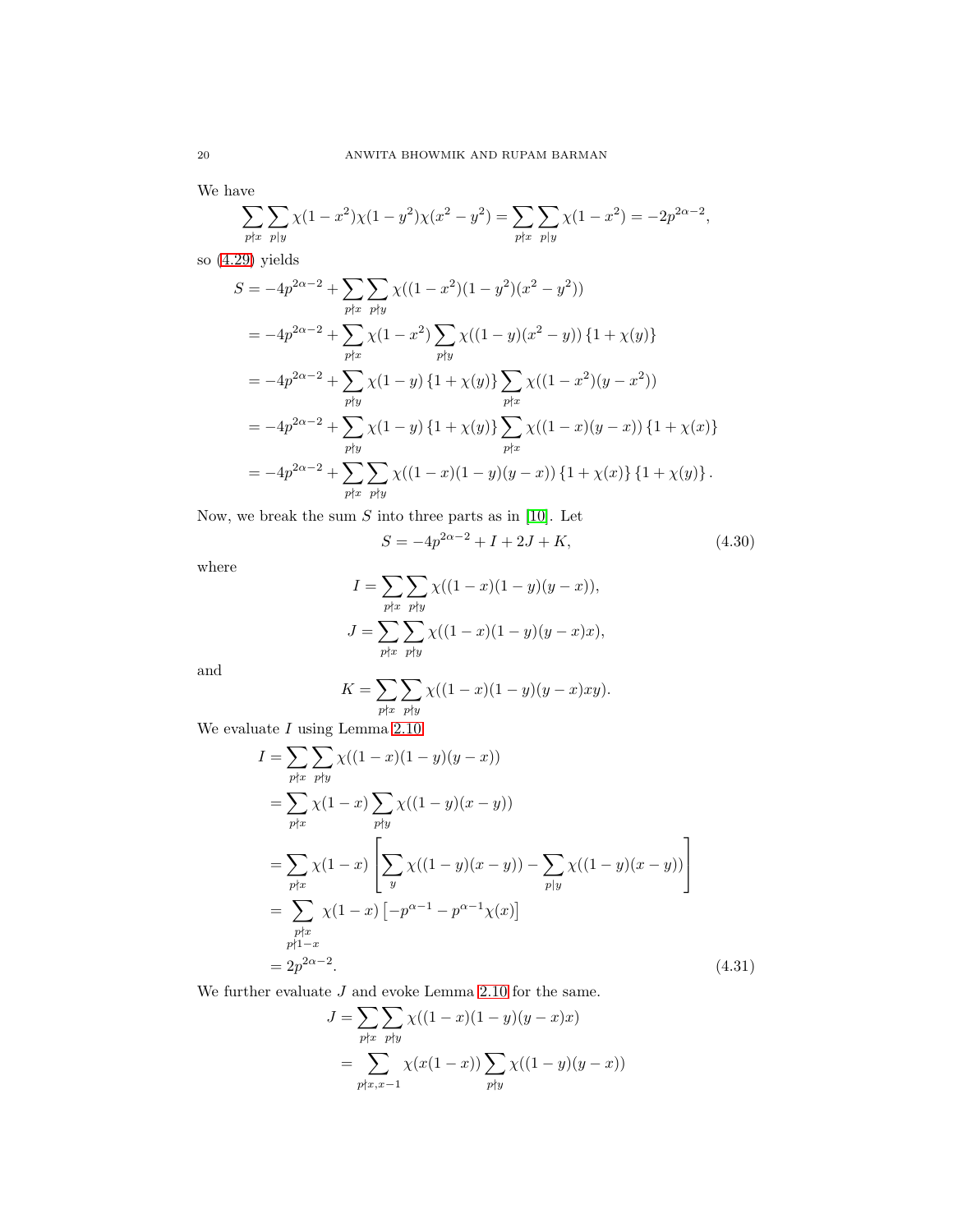ON A PALEY-TYPE GRAPH ON  $\mathbb{Z}_n$  21

$$
= \sum_{p \nmid x, x-1} \chi(x(1-x)) \left[ -p^{\alpha-1} - p^{\alpha-1} \chi(x) \right]
$$
  
=  $2p^{2\alpha-2}$ . (4.32)

Using [\(4.31\)](#page-19-0), [\(4.32\)](#page-20-16) and Lemma [4.2,](#page-12-1) [\(4.30\)](#page-19-1) yields

<span id="page-20-17"></span>
$$
S = -4p^{2\alpha - 2} + I + 2J + K = 2p^{2\alpha - 2} + J(\psi, \chi)^2 + \overline{J(\psi, \chi)}^2.
$$
 (4.33)

Combining  $(4.27)$  and  $(4.33)$ , we obtain

$$
f(p^{\alpha}) = \frac{p^{2\alpha - 2}(p^2 - 20p + 81) + J(\psi, \chi)^2 + \overline{J(\psi, \chi)}^2}{64}.
$$

Finally putting the value of  $f(p^{\alpha})$  in [\(4.22\)](#page-16-5), we complete the proof.

<span id="page-20-16"></span>

## 5. Acknowledgement

We are grateful to the referees for many helpful comments.

#### 6. Declarations

- Funding: Not applicable.
- Data availability: Not applicable.
- Code availability: Not applicable.
- Conflict of interest: The authors declare that there is no conflict of interest.

## **REFERENCES**

- <span id="page-20-8"></span>[1] W. Ananchuen, On the adjacency properties of generalized Paley graphs, Australasian Journal of Combinatorics 24 (2001), 129–148.
- <span id="page-20-9"></span>[2] W. Ananchuen and L. Caccetta, On the adjacency properties of Paley graphs, Networks 23 (1993), 227–236.
- <span id="page-20-10"></span>[3] W. Ananchuen and L. Caccetta, Cubic and quadruple Paley graphs with the ne. c. property, Discrete Mathematics 306 (2006), 2954–2961.
- <span id="page-20-14"></span>[4] N. Ashrafi and H.R. Maimani and M.R. Pournaki and S. Yassemi, Unit graphs associated with rings, Communications in Algebra 38 (2010), 2851–2871.
- <span id="page-20-7"></span>[5] R. Atanasov and M. Budden and J. Lambert and K. Murphy and A. Penland, On certain induced subgraphs of Paley graphs, Acta Univ. Apulensis Math. Inform. 40 (2014), 51–65.
- <span id="page-20-15"></span>[6] B. C Berndt and R. J Evans, Sums of Gauss, Jacobi, and Jacobsthal, Journal of Number Theory 11 (1979), 349–398.
- <span id="page-20-12"></span>[7] M.L. Dawsey and D. McCarthy, *Generalized Paley graphs and their complete subgraphs of* orders three and four, Res Math Sci 8, Article number 18 (2021).
- <span id="page-20-3"></span><span id="page-20-0"></span>[8] A.N. Elsawy, Paley graphs and their generalizations, arXiv preprint [arXiv:1203.1818](http://arxiv.org/abs/1203.1818) (2012).
- [9] P. Erdös, On the number of complete subgraphs contained in certain graphs, Magyar Tud. Akad. Mat. Kutató Int. Közl 7 (1962), 459–464.
- <span id="page-20-6"></span>[10] R.J. Evans and J.R. Pulham and J. Sheehan, On the number of complete subgraphs contained in certain graphs, Journal of Combinatorial Theory, Series B, 3 (1981), 364–371.
- <span id="page-20-4"></span>[11] A. W. Goodman, On sets of acquaintances and strangers at any party, The American Mathematical Monthly 66 (1959), 778–783.
- <span id="page-20-13"></span>[12] K. Ireland and M. Rosen, A Classical Introduction to Modern Number Theory, Grad. Texts in Math (1990).
- <span id="page-20-11"></span><span id="page-20-2"></span>[13] G. A. Jones, Paley and the Paley graphs, arXiv preprint [arXiv:1702.00285](http://arxiv.org/abs/1702.00285) (2017).
- [14] T. K. Lim and C. E. Praeger, On generalised Paley graphs and their automorphism groups, Michigan Mathematical Journal 58 (2009), 293–308.
- <span id="page-20-5"></span><span id="page-20-1"></span>[15] R. E. A. C. Paley, On orthogonal matrices, Journal of Mathematics and Physics 12 (1933), 311–320.
- [16] A. G. Thomason, Partitions of Graphs, Ph.D. thesis, Cambridge University (1979).